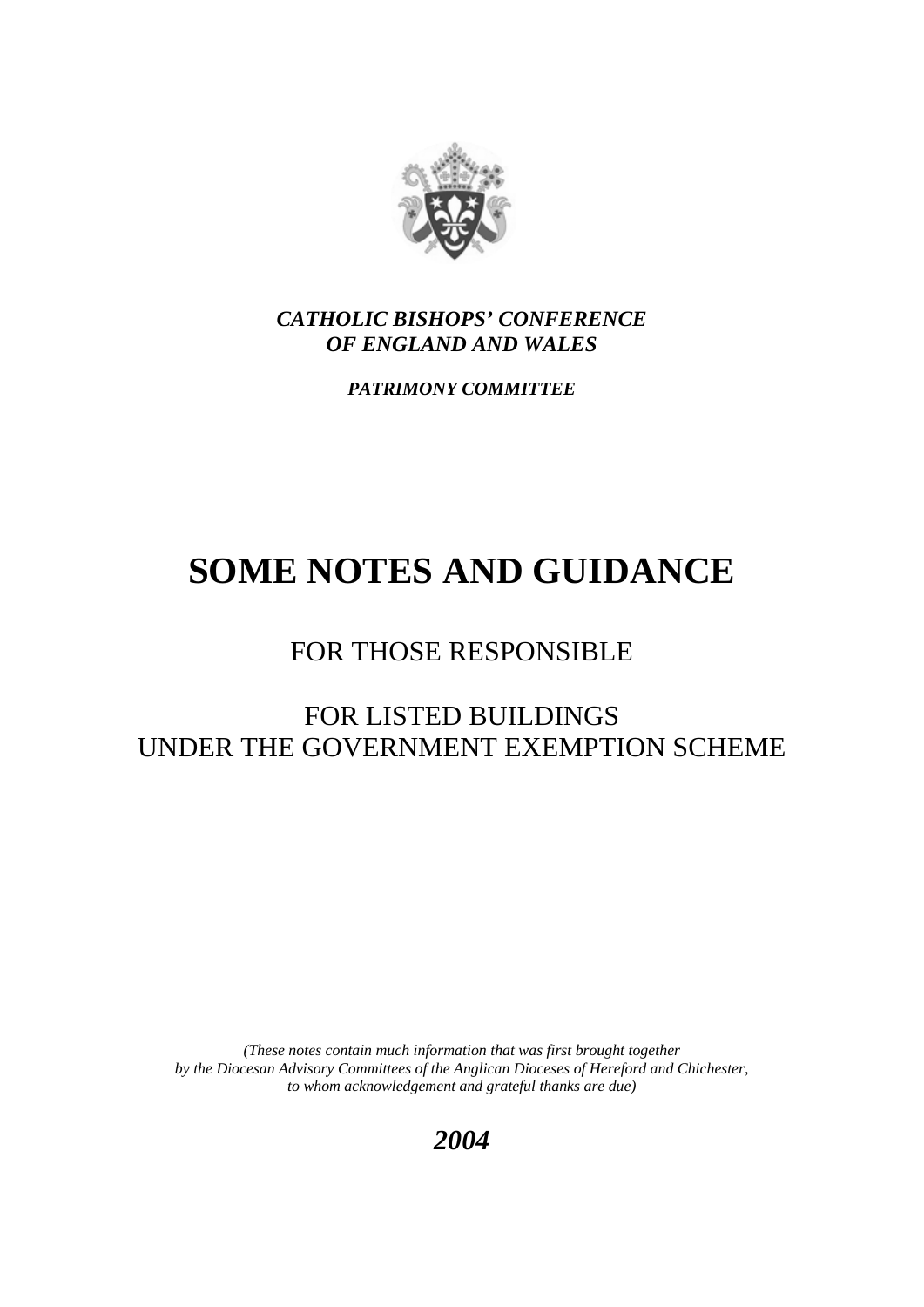## **CONTENTS**

|                                                        | Page   |
|--------------------------------------------------------|--------|
| ADVICE ON NEW BUILDING IN AND AROUND EXISTING CHURCHES | 3      |
| YOU AND YOUR ARCHITECT / SURVEYOR                      | 5      |
| THE SALE / DISPOSAL OF ITEMS FROM CHURCHES             | $\tau$ |
| <b>CHURCH SECURITY</b>                                 | 8      |
| A CHECKLIST FOR BUYING A SOUND SYSTEM                  | 10     |
| <b>MATERIALS FOR CHURCH DECORATION</b>                 | 12     |
| <b>CONSIDERATION OF CHURCH FLOORS</b>                  | 14     |
| <b>CHURCH WINDOW GUARDS</b>                            | 15     |
| PHOTOGRAPHIC RECORDS OF STAINED GLASS WINDOWS          | 18     |
| <b>CLEANING OF CHURCH INTERIORS</b>                    | 20     |
| <b>CHURCH PLATE</b>                                    | 22     |
| <b>CHURCH NOTICE BOARDS</b>                            | 24     |
| <b>HEATING YOUR CHURCH</b>                             | 25     |
| <b>CHURCH FLOODLIGHTING</b>                            | 27     |
| <b>HEALTH AND SAFETY ISSUES</b>                        | 29     |
| LIGHTNING PROTECTION AND YOUR CHURCH                   | 30     |
| <b>SKILLED LABOUR AND CHURCH REPAIRS</b>               | 31     |
| PARISH CHECK LIST                                      | 32     |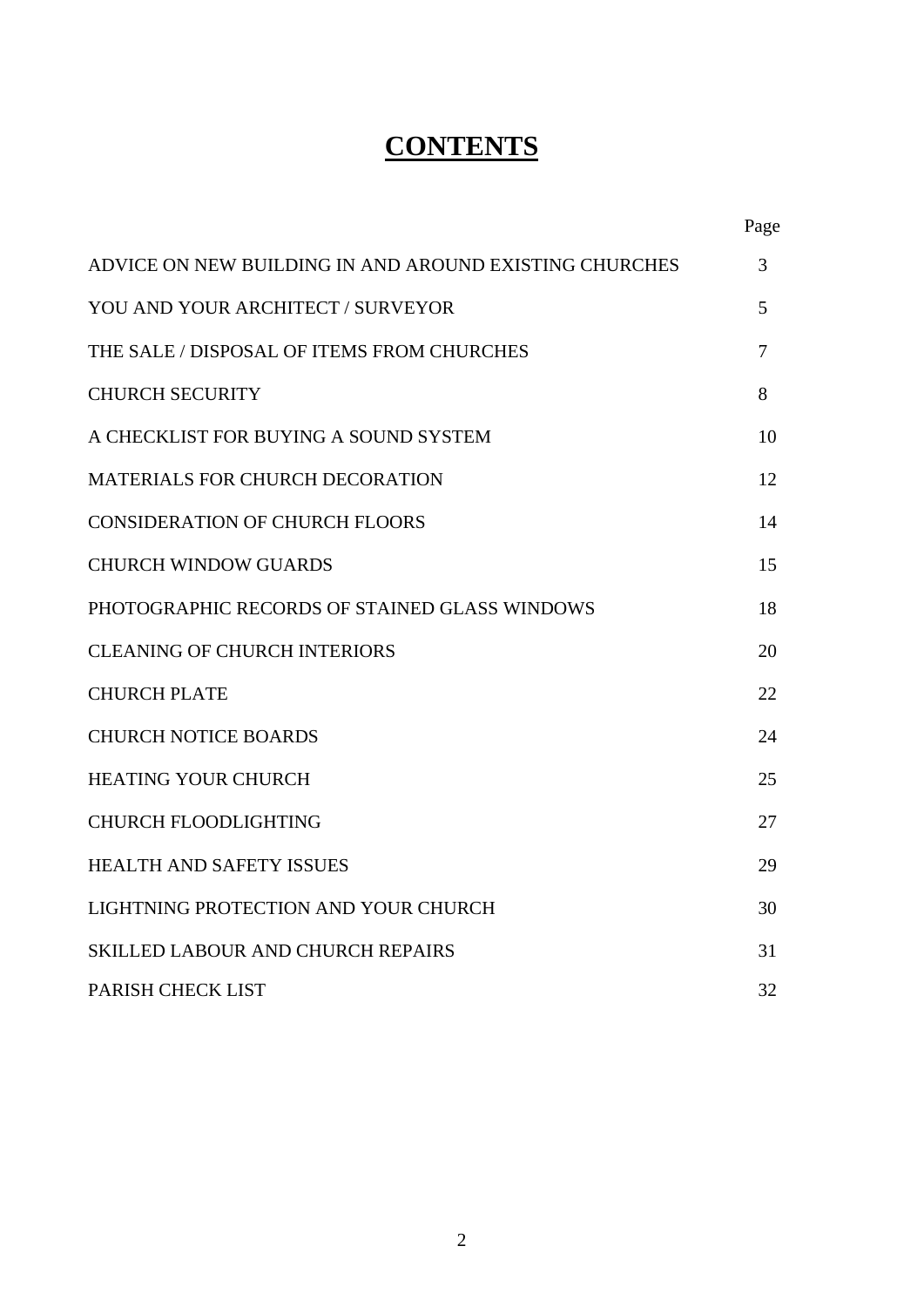## **ADVICE ON NEW BUILDING IN AND AROUND EXISTING CHURCHES**

#### **1. INTRODUCTION**

We tend to think of our churches as immutable shrines but if we look at a church with the help of an expert we find that it may have been adapted and extended many times to meet new needs. Thus the stones proclaim that Christian Theology has always been biased towards growth and change. In our task of ministry and mission buildings must always be open to change. The evolving needs of Church and community will require new facilities and amenities from time to time.

#### **2. DISCERNING THE NEED AND HOW TO MEET IT**

Rather than jump straight to a decision to build an extension the Parish needs to go through the orderly process set out below. The HCC (and Liturgy Commission) should be consulted early on. The will want to hear the answers to the questions in paras 2:1 and 2:1 following.

#### 2:1 Analysing the need

At the start of the process the Parish with the help of its architect must answer these questions:

- What are our present needs?
- What future needs should we try to provide for?
- Which of these needs are not met by the building as it is?

#### 2:2 Evaluating he existing building(s)

Again, with the help of its architect the Parish must ask itself:

- What features of the present buildings must be preserved at all costs?
- What features of the present building could be altered but reluctantly?
- What features of the present building can be sacrificed if necessary?

The Parish's answers to these questions may be challenged by one or more of the bodies whose consent is needed (see 5:3 following) so these bodies should be consulted before too much money has been spent on design work.

#### 2:3 Deciding whether to adapt or extend

On the basis of the above it should be possible to make a well-founded decision on whether to modify the interior or build a new extension.

#### **3. MODIFYING AN EXISTING INTERIOR**

Many of our churches have examples of relatively unused space but it takes high architectural imagination to contrive a likable scheme to exploit such space and high political skills to overcome the objections of those in the parish who wish to preserve all the pews for Christmas midnight Mass. The HCC will have regard to two guiding principles:

3:1 The new work must be courteous to the old

Architectural courtesy is regrettably a matter of fashion and so for each proposal courtesy is defined by those who have to approve the design, namely the Parish and the bodies whose consent is needed. What can be said is that it is quite wrong to suppose that the new work must look as if it is old.

#### 3:2 The new work should be reversible

This means that it must be possible to remove the new work without leaving unacceptable scars on the old. Of course the Parish may seek exceptions to this rule but HCCs are strongly in favour of reversibility in churches with a high listing.

#### **4. BUILDING AN EXTENSION**

#### 4:1 Types of extension

There are three common types:

- 1. an enlargement of the existing building
- 2. free-standing with a covered link
- 3. free standing without a link

Types 2 and 3 not being bound to the existing work offer more flexibility of design and materials and so may be cheaper. Links (type 2) are common but present architectural problems that are difficult to solve satisfactorily.

#### 4:2 Architectural considerations

It is difficult to lay down guidelines for architects except to say that the new work must not insult the old. Rather it must honour the old and should normally be subservient to it. There is no formula for achieving this result and so the only measure of success is the approval of those in the Parish who are interested and of those outside the Parish whose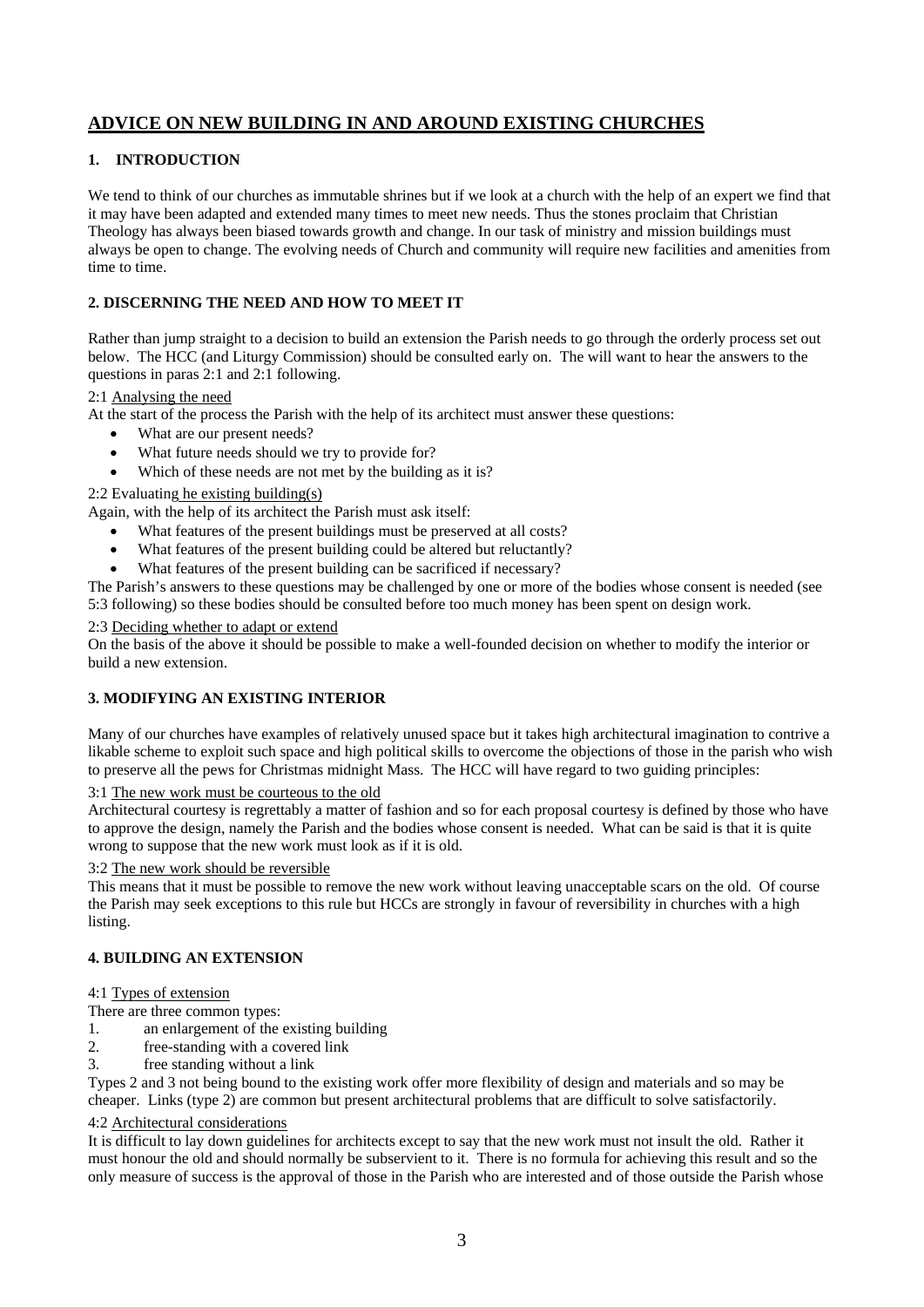consent is needed. In short, it is a subjective matter. Nonetheless here are some matters that a HCC will consider when examining a proposed scheme.

Before starting the design the architect should analyse the existing building, in particular:

- the plan shape
- the uses to which the building is put
- its architectural character
- its architectural elements
- the materials
- its monuments, furniture and fittings

The design should:

- have a plan shape appropriate to the new or altered use
- be of appropriate scale and mass
- relate harmoniously to surrounding buildings, site and landscape
- retain the integrity of the existing architecture inside and out
- have materials compatible with, or accentuating, the existing materials
- intervene with the existing as little as possible, and in such a way that the intervention is reversible.

Designing a satisfactory extension to an existing church is a major challenge for any architect and the Parish will do well to seek an architect who can show some relevant previous experience of extensions to churches and other buildings or failing that can talk persuasively about how he would approach the job.

#### 4:3 Maintenance and running costs

In its budgeting the Parish must try to make a realistic allowance for running and maintenance costs. It is fallacious to assume that a new building will need no maintenance for ten years or more. In fact new buildings particularly those that incorporate materials or details that are not well proven often show unexpected maintenance problems early on. An HCC in its scrutiny of architects' drawings tries to uncover such problems but if the Parish have a friend who knows building it is well worth asking him/her also to look over the drawings with maintenance in mind.

#### **5. HURDLES TO BE CLEARED**

#### 5:1 Graves, Gravestones, Memorials or Monuments

A free standing or linked extension will most probably cover old burials if you have a cemetery. You will have to follow careful procedures to remove them.

#### 5:2 Archaeology

If yours is an ancient church any work below existing ground level in the churchyard is potentially significant as would be new openings in mediaeval walls. Well before the HCC application is submitted there must be discussions with the local Archaeology Officer and possibly with the HCC's own Archaeology Consultant. Proposals for dealing with the demands of archaeology will form part of the architect's specification for the job. Any extra costs are normally borne by the Parish as client.

#### 5:3 Consents

The following all have to be satisfied before work can start and it can be difficult to get all of them to pull in the same direction.

- the Local Planning Authority for Planning Permission certainly for new build and for work affecting the exterior of existing buildings and possibly for work to existing interiors
- the Local Building Control Officer for Building Regulations consent probably, depending on what is proposed
- English Heritage as a consultee in the Faculty and Planning Process
- HCC for the Faculty.

On the first three the architect will guide the Parish. The Faculty cannot be issued until other hurdles have been cleared. The Parish must prepare to be surprised at the length of time it takes to secure all these consents.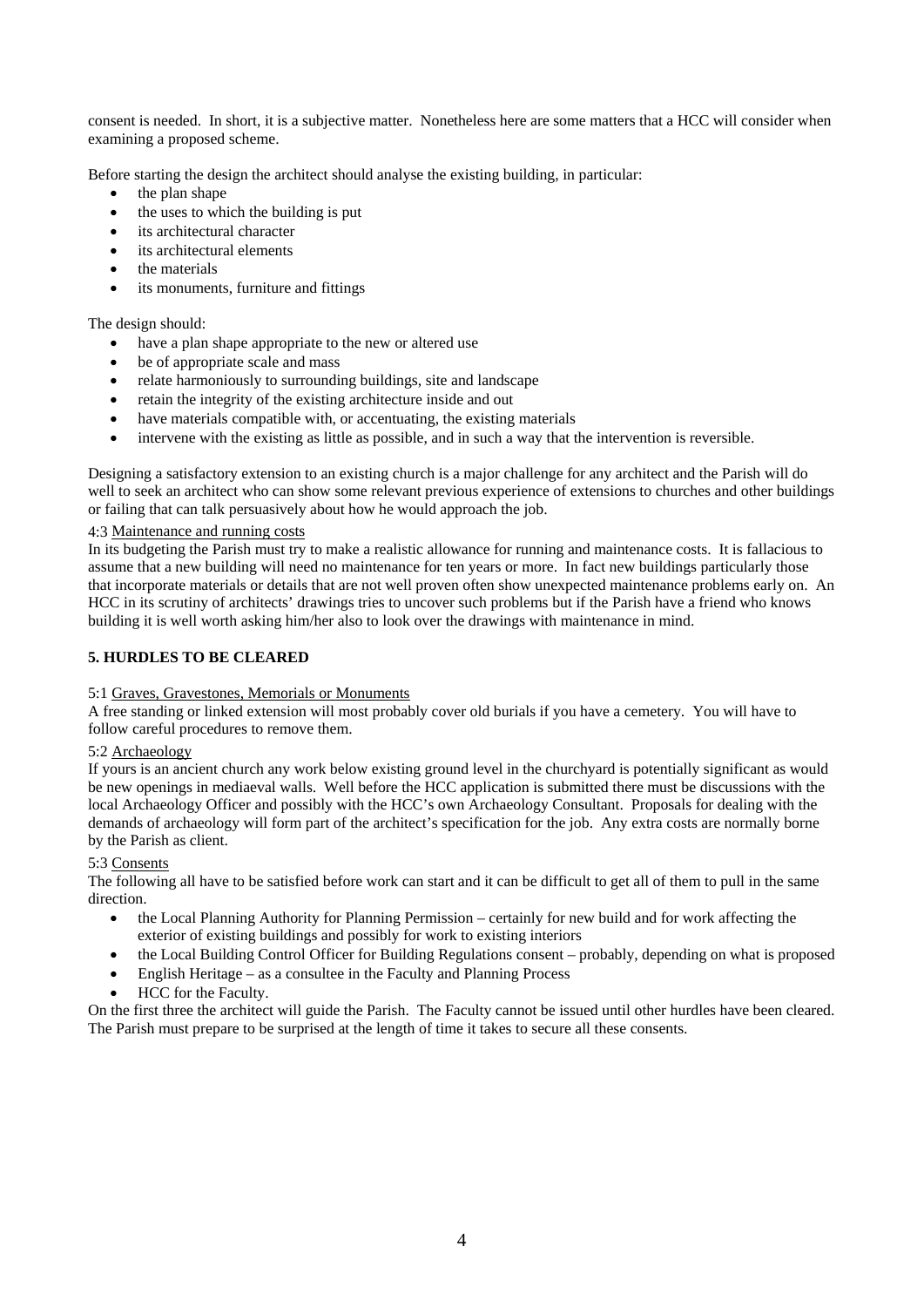## **YOU AND YOUR ARCHITECT / SURVEYOR**

#### **1. INTRODUCTION**

From time to time a Parish may experience problems in its relationship with its Architect. This note is intended to help such situations. It complements but does not supplant the relevant Diocesan guidelines. The paragraphs that follow offer notes on the various stages of the normal Architect/Parish relationship. The word 'Architect' is used in all cases to denote 'Architect/Surveyor'.

#### **2. APPOINTING YOUR ARCHITECT FOR QUINQUENNIAL INSPECTIONS (QI)**

The appointment of your Architect must be undertaken with care. It is sensible to proceed as follows: Seek advice from the Diocesan Office on the names of Architects that are most suitable for your particular church building.

Invite the selected two or three to submit applications and CVs.

Interview them.

An architect would then usually be willing to supervise the repairs arising (see 5 below) and would hope to be instructed for other work (see 6 below). Such matters and of course fees, should be discussed at the initial interview and understandings confirmed in writing when the appointment is made.

#### **3. THE QUINQUENNIAL INSPECTION**

It is important that you and your Architect reach an understanding on what each needs to do. For example your Architect will want to be sure that when he arrives to do the QI you will have made proper arrangements for access, keys, ladder etc. Best practice is for your Architect to write to you in good time setting out all his requirements and for a church member to meet him when he arrives and if necessary remain present, or have a builder present, to assist the Architect with ladders and to conform with Health and Safety Regulations which apply to ladder work.

#### **4. DECIDING WHAT TO DO WITH THE QI REPORT**

Such reports are as comprehensive as possible and can be dauntingly long and complex. A good practice is for your Architect to meet the Parish and explain the Report, answer questions and help the Parish decide what items need urgent attention. He may perhaps charge a fee for such a visit and if so it is obviously better if this is clarified in writing before his visit.

#### **5. REPAIRS ARISING FROM THE QI REPORT**

*It is important to remember that the QI report is not a Specification.* Any prices given for necessary work should only be treated as a guide and not an accurate estimate of the actual cost. If the proposed work requires a Faculty the HCC will not consider the submission without a specification prepared by or to the satisfaction of your Architect. Whoever you appoint you need to make an appointment agreement with him which is quite distinct from the appointment for the QI. Guide lines for such an agreement are given in 7 below.

#### **6**. **WORK NOT ARISING FROM THE QI REPORT**

For works to historic churches, the HCC strongly advises that if the QI architect is not appointed for other works, then the parish should appoint either an architect with appropriate experience of work to historic building, or a surveyor with the conservation accreditation of the Royal Institute of Chartered Surveyors.

#### **7. APPOINTING AN ARCHITECT FOR ANYTHING OTHER THAN THE 'QI' ITSELF**

It is vital that the Parish and Architect agree at the outset what each expects of the other. Parishes tend to favour a loose informal arrangement and some manage well this way while others sooner or later get into difficulties. Dioceses favour a more formal arrangement in which the Architect writes to the Parish setting out his terms on such matters as fees and enclosing as part of the agreement the RIBA booklet. Architect's Appointment - Small Works'. This sets out rights and obligations for each stage of a project and includes notes on resolving disputes. There are two other forms of agreement now in use namely: 1) Architect's Appointment for work on historic buildings. 2) SFA/92 -The Standard Form of Architect's Agreement.

#### **8. QUESTIONING YOUR ARCHITECT'S PROPOSALS**

On aesthetic matters a Parish should not hesitate to question and disagree with their Architect On the much more common matters of technical sufficiency such questioning is possible but more hazardous because it is likely to encroach upon the Architect's responsibility. If a Parish believes that certain works can be simplified, deferred or omitted, and they have good technical advice within the Parish then early discussions with the Architect are essential. In the event of the Parish proceeding on the basis of different advice the Architect will almost certainly ask to be relieved of his responsibility for the different specification or working method.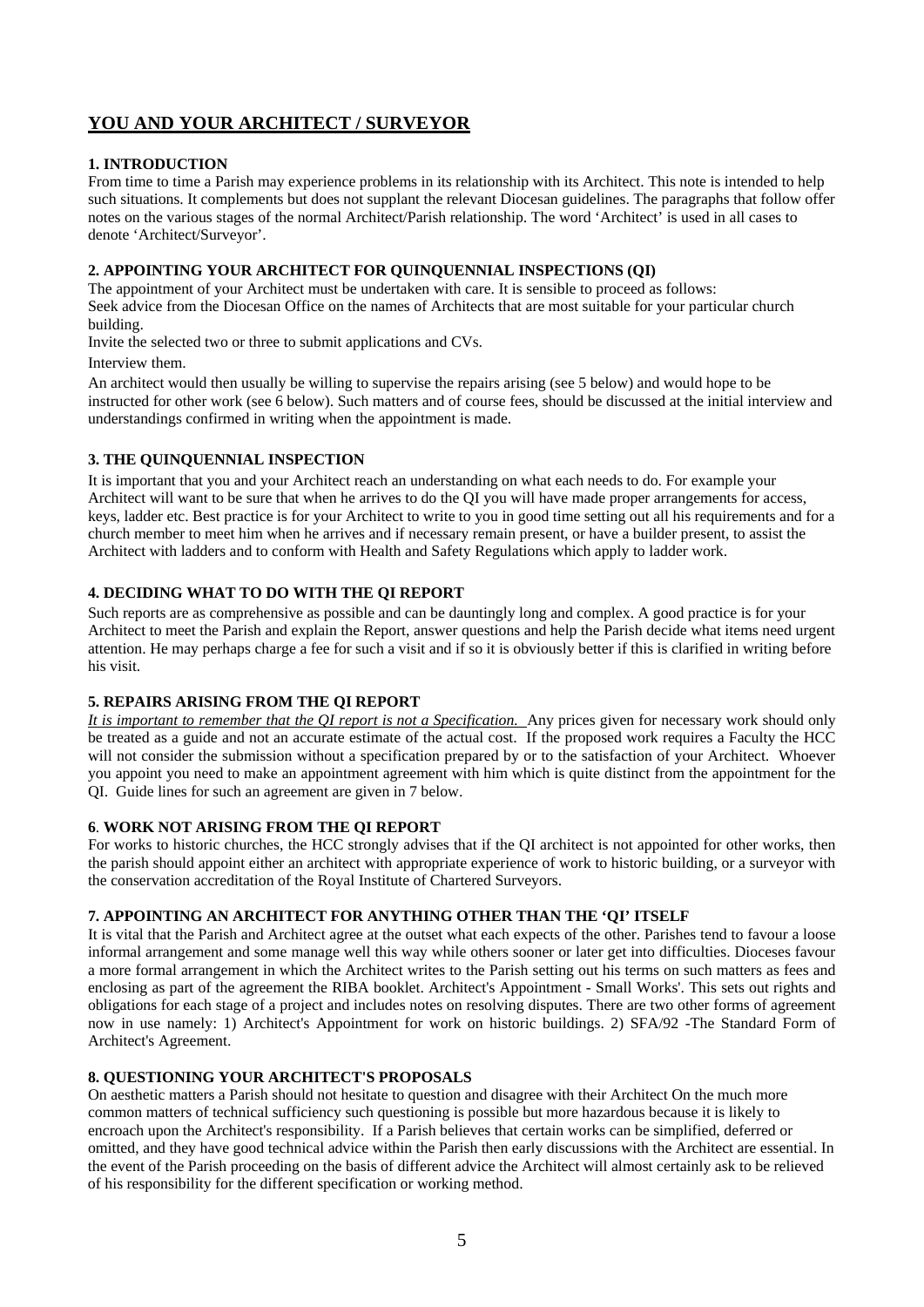#### **9. YOUR ARCHITECT'S RESPONSIBILITY AND LIABILITY**

It is important to remember that on work he has inspected your Architect may be open to legal proceedings in respect of defects which may become apparent years after the work was completed. This is bound to make him cautious and there could be occasions when the Parish considers that he is being too cautious. On such occasions it is open to the Parish to impose modifications and relieve the Architect of some of his responsibility as outlined in para 8 above. Any such modifications, and any agreement to relieve the Architect of some of his responsibility, should be in writing to protect both the Parish and Architect should problems arise in the future.

#### **10. CHANGING YOUR ARCHITECT**

There are occasions when a Parish gets at 'cross-purposes' with its Architect and decides to make a change. When changing an Architect appointed under para 7 above you have to be guided by the appointment agreement. Whether such agreement is formal or informal you will probably find that a change of Architect in the middle of a contract will result in extra Architect's fees for abortive work and a claim from the Contractor(s) for extra costs due to delay. Both costs can be substantial.

#### **11. ROUTINE MAINTENANCE**

Regular maintenance is your responsibility and it is a good plan to work through a standard check list at least twice a year. This will include such items as gutters, downpipes and drains, replacing slipped or broken tiles, undergrowth against the walls, clutter in vestry and tower. Where it becomes evident that work to the fabric (e.g. pointing) is needed you should talk to your Architect at an early stage. You and he may agree that the work be done without his being formally instructed on the normal fee basis but you should give him the opportunity to influence your proposals. *NB - Repointing of masonry and brickwork is not considered routine maintenance as it may drastically alter the character, appearance and technical performance of historic building fabric. Always secure the advice of your Architect before commissioning such work.*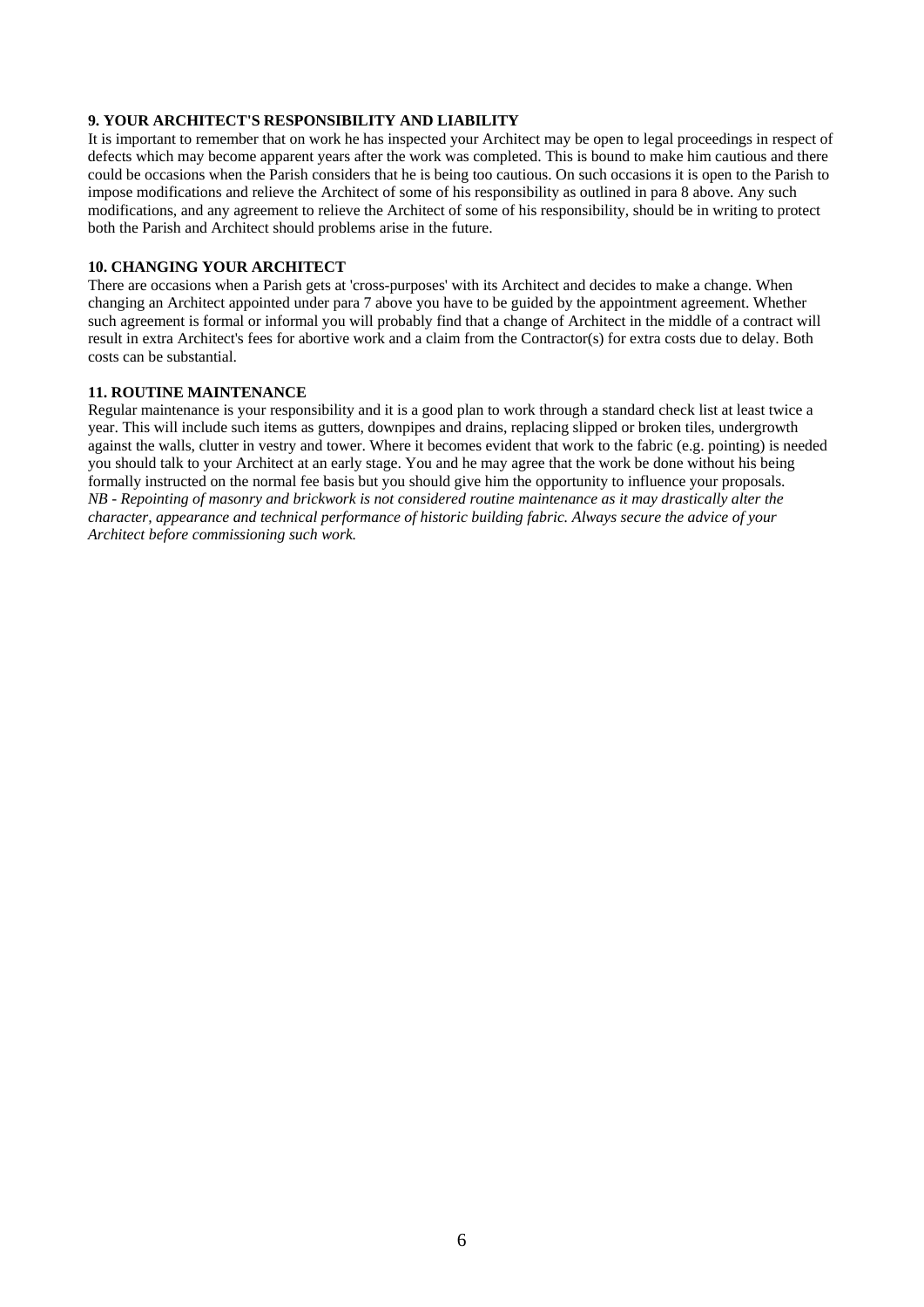## **THE SALE/DISPOSAL OF ITEMS FROM CHURCHES**

Paintings, silver, furniture, textiles, and a whole host of other items may well have been given to a church as a memorial to some local worthy, or to a long time worshipper, or in memory of a previous incumbent. However, it is acknowledged that fashions in church furnishings change, as does the liturgy, and sometimes church treasures simply become redundant. In extreme cases the sale price of an item might be seen as the only option to pay for vital repairs. This brief paper tries to give an idea of how to put together an application to the Diocesan Trustees for consideration and what information it they will need in considering giving permission.

- Petitions for the sale of items from churches can often be contentious. It is not often from within the church itself that opposition arises but from outside organisations that have an interest in the faculty process. English Heritage, the local planning authority and the appropriate national amenity society may well have views if the removal of the item in question would affect the character of the building. Consideration should be given to these requirements as they add to the length of time any such permission will take. Where such a removal would affect the character of the building, an HCC Faculty would also be required.
- As much information as possible should accompany the request. Photographs, precise descriptions of the object, a valuation (if appropriate) should all be supplied. It may be helpful to have a site visit by someone delegated by the Trustees.
- If the item was given as a memorial, details of when and by whom should be included. Every effort to find as much information on the provenance of the item will be expected. It is acknowledged that in some instances items were simply given to the church and little or no record made of the donation: in such cases old inventories or photographs of the church can give some idea of how long it has been there. An effort should be made to trace any relatives of those commemorated by the item. Some items even though they are in the church and may have been for years do not actually belong to it. Monuments, for example, belong to the heir-at-law of the person commemorated. Having said that, an HCC faculty would be needed in order for him or her to remove it from the church.
- The parish should make it quite plain why it wishes to sell the item. Is the item redundant? For what purpose would any proceeds be put? If the funds are needed for repair work, what alternatives have been explored and what was the result of these enquiries? Is the sale because the parish fears for the item's safety if it remains in the church, or cannot afford to insure it if it does remain? A detailed risk assessment report should accompany such applications, as should documentation from the church's insurer to give their views on the matter.
- If the proposed sale is because it is too valuable to retain within the church, serious consideration should be given to loaning the item to an appropriate museum. A local museum would enable the item to remain in the community while taking the burden of security away from the church. Evidence that this approach has been looked at should be provided.
- A valuation from a competent authority should be supplied in every case of a petition for sale.
	- a) The items should have become absolutely redundant;
	- b) There is a real emergency, in relation to the fabric of the church;
	- c) Despite every serious attempt, there was no other way in which the church could raise the money needed for the repairs.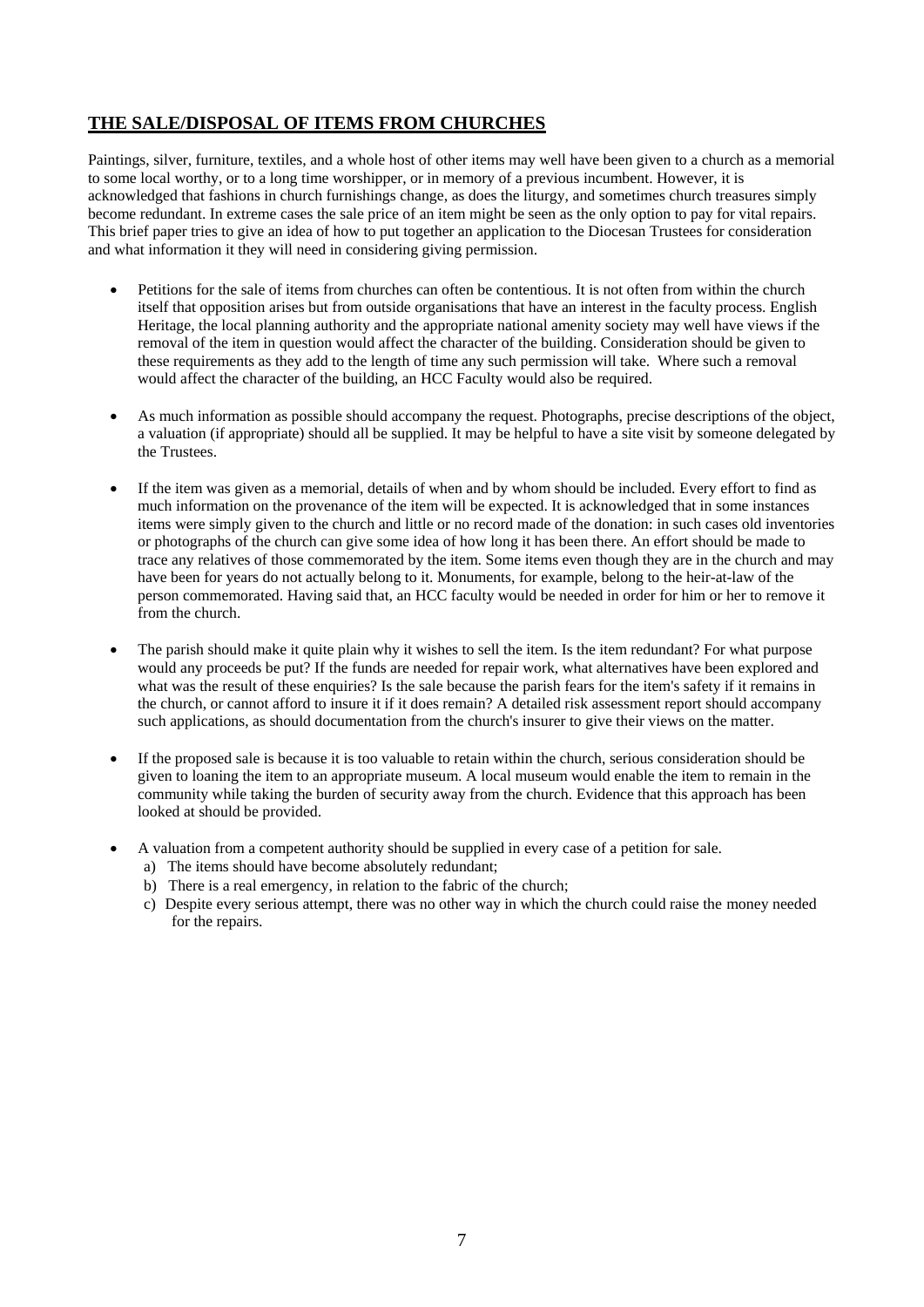## **CHURCH SECURITY**

It is a sad reflection on our society that many churches, among the most beautiful and historic buildings in the country, have to be kept locked because of the fear of theft, arson and vandalism. Yet there is also a great need in our time for places where people can sit quietly, reflect, pray, or simply be still. It is in balancing these two extremes that some simple church security measures will help, enabling the building to continue as a welcoming and open place of prayer while seeking to protect the building and the valuable objects it contains.

What follows will never be more than brief pointers. For further information you may wish to speak to your local crime prevention officer (contact your local police station for details), English Heritage, the local fire prevention officer (contact your local fire brigade for details) or the HCC.

- Decide if your want to keep your church open during daylight hours. Statistics show that a locked church is far more likely to be damaged than an unlocked one -by its nature you have to break in to see if there is anything worth stealing! If you do keep it open, it may be helpful to have a rota of people on duty to keep an eye on the building. They can act not only as guards but also as the human face of the Church. Many lay people will be happy to play their part in this, even those who are not regular mass-goers!
- Look at access and entry to the building. Ideally, there should be only one door open and any others should be securely locked. Is there a church gate? Is it usually open or closed? If it is wide enough for a hearse to drive through it is probably big enough for a thief's van to get through too.
- Discuss with those who live closest to the church if they would keep a special eye open for mischief in or around the church. It is surprising how much neighbours notice, simply because it is out of the ordinary. Ask the congregation to pop into the church when they go past to the shop, the post office or when walking their dog.
- A clean, tidy, loved church is far less likely to be vandalised than one that looks uncared for.
- Make sure you know what you have got! You really should feel obliged to maintain an inventory; supplement this with good photographs and descriptions and it will be an invaluable asset. Should the unthinkable happen, giving the police, insurers, and you accurate details of what was taken. Include as many items as possible; silver is obvious but look also at paintings, frontals, carpets, carved doors and fittings, memorials, stained glass, interesting woodwork. Never underestimate a thief: if it can be stolen there is a good chance that somewhere in the country it already has been. Keep two copies, one in the church and one with the Diocese, just in case.
- Keep walls and boundary hedges in good order; hedges of hawthorn, hedging rose or holly have obvious disadvantages for those who try to get through them. Lighting may be a good deterrent to thieves and vandals; passive infra red (FIR) devices switch lights on when someone walks past the sensor.
- Stained glass is an obvious target to vandals. It is surprising how many churches have piles of stones or rocks readily available for throwing at them! If there is a persistent problem with vandalism, look at the possibility of installing wire guards to protect the glass. The cost of these may seem large but if vandalism is ongoing it will prove its worth in the long-term.
- Locks and keys are the frontline of defence against thieves. Limit the number of keys available ( does every flower arranger need one?) and keep a note of who has them. Don't keep them on hooks in the church that are clearly labelled as to which lock they fit. Do not keep keys in 'safe places' -they are not safe! There should be a 'safe area' in each church that can remain locked and secure even when the church itself is open. A sacristy can usually be upgraded to provide such a space.
- Anything that can be stolen will be up for grabs. The silver may be locked in the safe but what about the little table used for a credence? Underneath its lacy covering it could well be antique, easy to pick up and put in the boot of a car. You may consider securing it by a chain and bolt into the floor.
- The safe can sometimes be anything but safe. Some may look very sturdy, especially the older solid ones, but can be opened relatively easily, some can be cut open with a tin opener. Discuss the matter with your insurer or the crime prevention officer.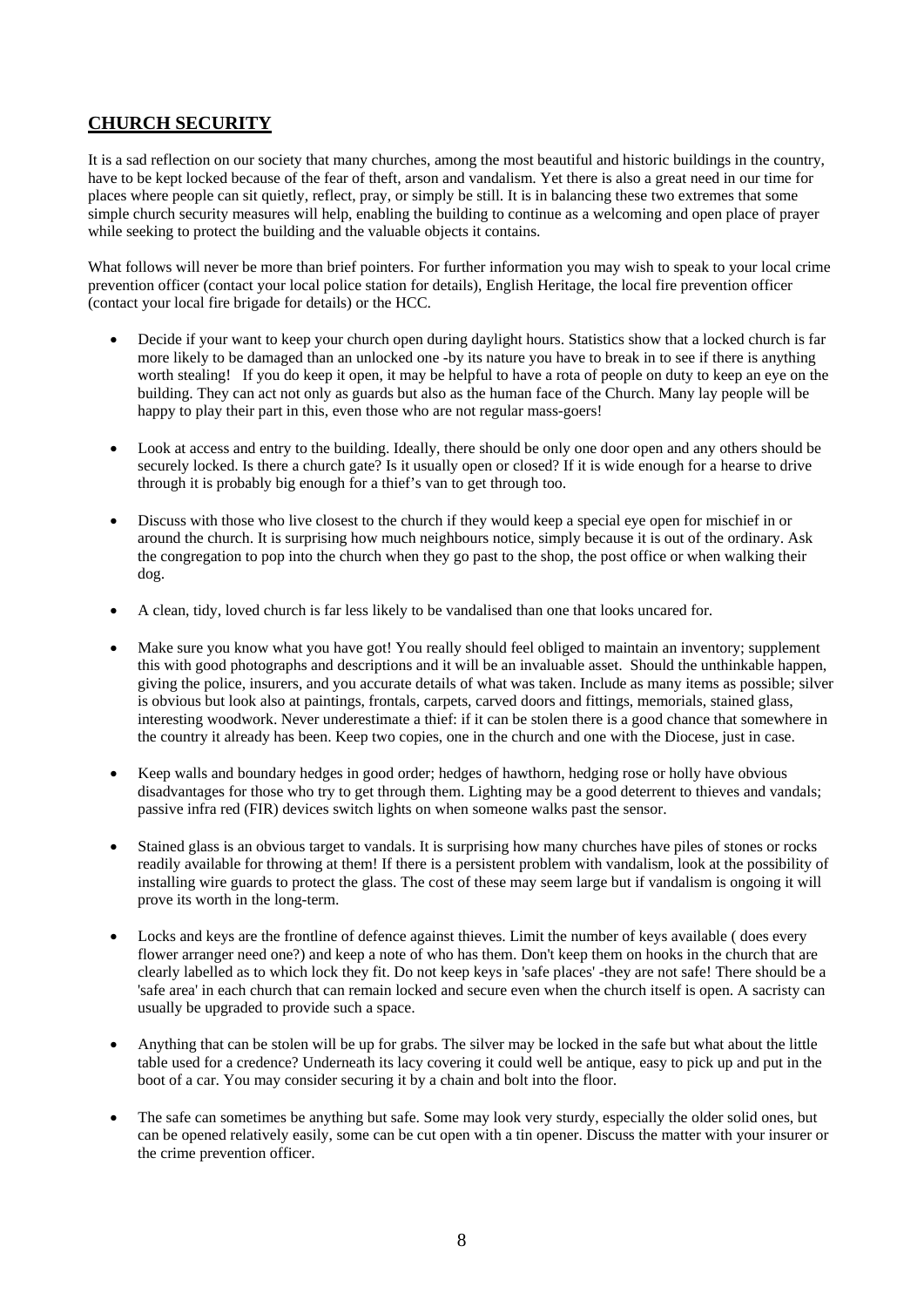- Lock away matches, candles and other ignition sources. Try not to allow piles of combustible material to accumulate. Fuels of any sort should be locked away or made secure. Appropriate fire extinguishers should be available and must be regularly maintained.
- It is amazing how many churches do not bother to report thefts or vandalism or arson. All too often we assume that little or nothing can be done. By undertaking some of the precautions outlined above there is a much greater chance that you will get your stolen items back. It may even prevent another church from falling victim to the same thieves.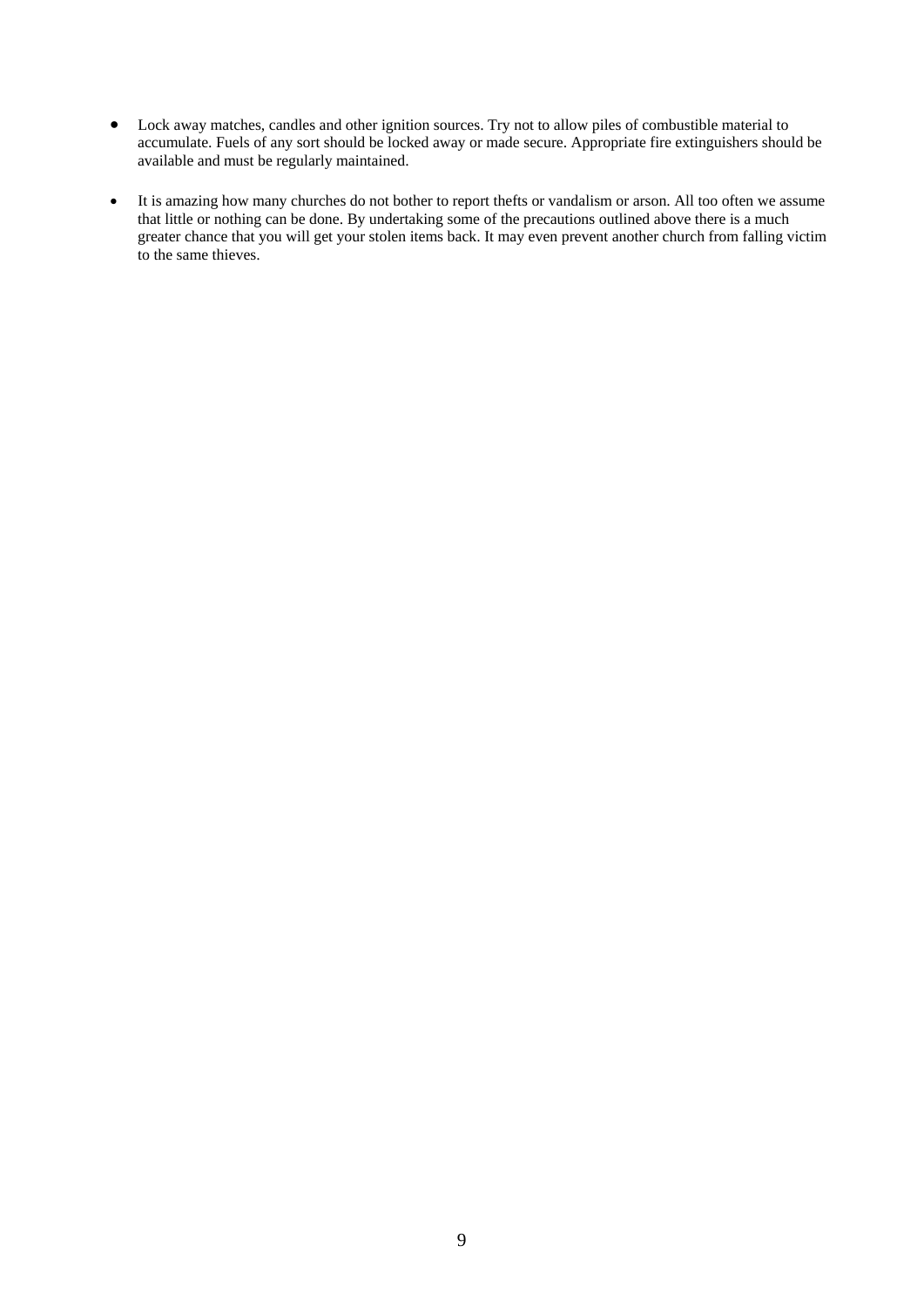## **A CHECKLIST FOR BUYING A SOUND SYSTEM**

HCCs often consider applications for the installation or updating of sound systems in listed churches. The aim of these brief notes is to provide parishes with simple guidelines and 'food for thought'.

- First define the problem as clearly as possible.
	- a) If the church has managed for years, what has changed now? Is it changes in liturgy, or changes in expectation of a congregation used to the intimacy of television?
	- b) Is the problem experienced by all listeners, or confined to some complainants?
	- c) Is the problem in all parts of the building, or in an area such as side aisles?
	- d) What are we prevented from doing?
- This would give some indication of whether the problem is a real one, and of a possible solution: altering speaking positions, investing in a small platform for the ambo or a course of elocution 1essons, or the consideration of a sound reinforcement system.
- If a sound reinforcement system seems a sensible solution, think carefully about the liturgy. Once microphone points are installed, they define much of what can and cannot be done with ease; if the possibilities opened up by a sound system are only recognised once the system is installed, it may be too late to utilise its potential. The whole range of use needs to be listed, but some equipment {particularly microphone points) will serve several occasional uses; weddings, funerals, nativity plays, carol services and Holy Week meditations can all need different arrangements from regular Sunday Masses. A microphone at the sanctuary step for weddings could operate on a lead to the socket by the Presidential Chair if the two are not needed simultaneously.
- Itemise the requirements. This is not a 'specification' as such, and requirements can be discussed when the church is visited for estimation, but the fullest possible details of the requirements (rather than the equipment to do the job) help to produce comparable quotes. Within limits, separate costings can be requested for various options, such as an induction loop or a feed to a cry chapel.

A check-list for a typical church might look something like this:

*Our sound reinforcement system should:* 

Provide speech intelligibility to Nave Sanctuary and depending on cost, feed to choir loft etc.

from speakers at:

 Altar Ambo centre Sanctuary for weddings radio microphone

Levels to be controllable from 'desk' in church (?) Equipment securable when not in use (can installer provide cabinet, and at what cost?). Estimate for induction loop. Equipment to play music; socket available for connection of cassette recorder.

- The choice of firms for obtaining estimates is largely a matter of circumstances. The best recommendation is a satisfactory installation in another church; the Diocese can certainly provide names of those who have done good work in the past or the deanery grapevine can make suggestions. Estimates could be obtained from the area specialist of one of the national firms, from a more local firm, and from one other -perhaps one advertising in the religious press as experienced in church installations.
- Conversation with the representative of the firm who draws up the estimate can reveal much of the firm's experience of and sympathy with work in churches. Make sure that the firm has a good after sales service plan. How long is the equipment guaranteed for? Will there be a call out charge, if so how much? How far will an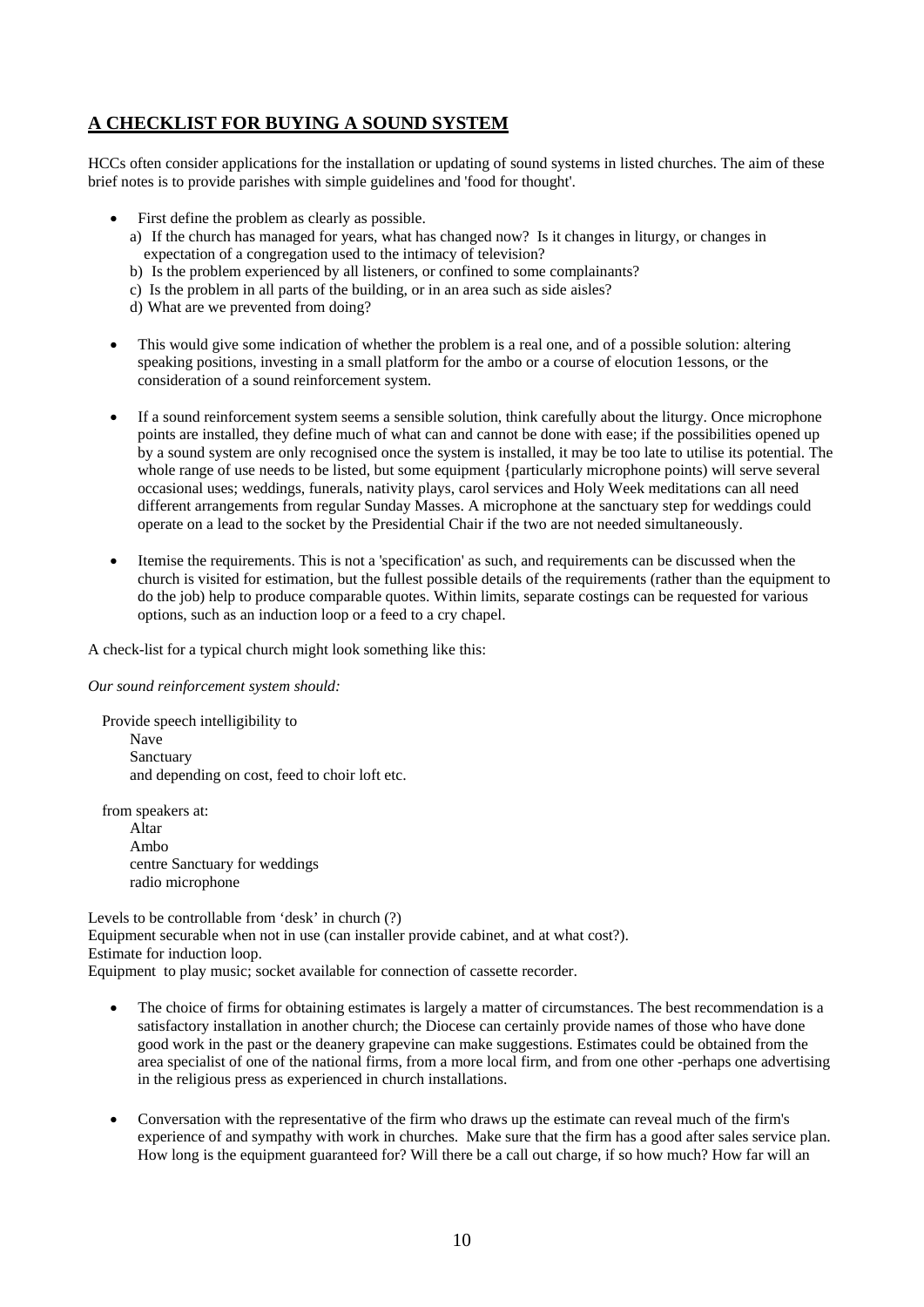engineer/contractor have to travel? Would they be willing/able to visit at a weekend (especially Saturday afternoon/evening!).

- Some firms are willing to demonstrate the equipment which is offered, if the estimate is of interest, and this is often a deciding factor; it can be expected that the fully installed and optimised system will operate somewhat better than a temporary demonstration rig.
- The final choice of estimate not only depends on the price and any demonstration, and the appearance of the loudspeakers and microphones offered, but also on the details of facilities offered and frequently on what 'feels' right. This is not necessarily as irrational as it seems; in practice an unsuitable system is usually obvious, and any suitable system is a reasonable choice. The only difficulty -but a common one -arises when too little thought has been given to setting out the requirements, and the estimates are not comparable.
- Any sound enhancement system has to be functional but equally consideration should be given to the aesthetic impact on the church building. The most suitable speaker might be obtrusive and spoil the sight line. Speaker cases come in different materials and can be painted to match walls, stonework etc. This aspect is of great importance to the HCC. A sound system will inevitably have an effect on the appearance of the church but careful consideration can keep this to a minimum and prevent any unnecessary invasion on the beauty of the church.
- The location of any controls requires some thought. Some firms claim that 'fiddling about', during a service is unnecessary. Experience tends to prove otherwise. The person responsible for any alterations should be in a position to hear what is happening. Placing the control box in the sacristy may be more secure but impractical if two people are needed to signal "louder" or "softer"! The degree of security required will obviously depend on the individual area but electronic equipment is attractive to thieves
- The trials and tribulations of having a sound system installed are no different from those of having any major work done. Once installed, it then has to be introduced into use. Obviously, sacristans, servers or whoever prepares the church must know how to connect microphones and then switch on the amplifier (connecting microphones *after* switching on is likely to cause nasty noises), and speakers and an operator must know how to use microphones and control the volume level. The reaction of the congregation is usually as varied and vociferous as for any innovation, and as short lived. This is the point at which doubts arise, but a few more weeks prove that it really has all been worthwhile.
- Obviously the cost of any installation depends on the complexity of the system. Induction loops are usually zero rated for VAT under group 14 of the zero rated schedule. The introduction of a new sound system into a listed building may be zero rated. Referral to the Diocesan Surveyor is advisable
- Papers for consideration by the HCC should include the following:

a) A short statement stating what the problems are and how they are to be addressed. Basically, why the parish needs a sound system.

b) A detailed specification by the installer.

c) Photographs/copies of brochures of speakers, amplifier (and cabinet if applicable) and fixed microphones and stands.

d) A simple floor plan of the church showing locations of speakers, fixed microphones, loop and wiring run. Some idea of dimensions would help.

e) Photographs of the interior of the church. These should show proposed locations of speakers, amplifier, fixed microphones etc. Also give an idea of the size (i.e. height) of the building.

f) A current test certificate for the electrical installation in the church: there is an obvious danger of connecting a new sound amplification system into a defective power circuit.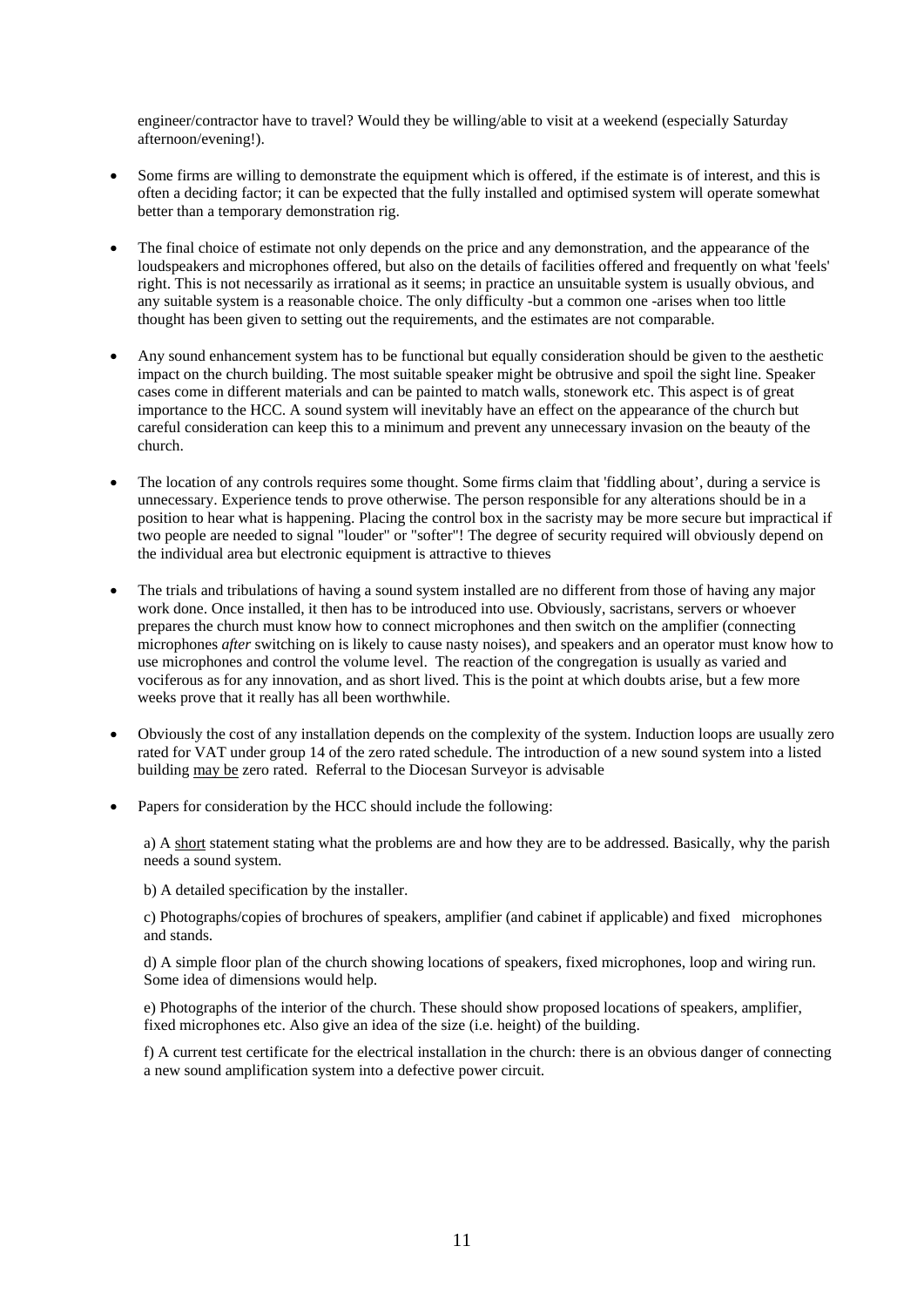## **MATERIALS FOR CHURCH DECORATION**

The redecoration of a church interior is not the easy or straightforward matter that at first sight it may appear to be. Churches vary greatly in their age, condition and physical atmosphere and each case therefore must be judged on its merits. What may be appropriate for a solidly built 19th or 2Oth century building might be disastrous if applied to a church of the  $11^{th}$  or  $12^{th}$  century.

Traditionally in older Churches, natural limewash has been used for decoration; this material has a number of significant benefits and it should always be the first choice, only being discarded in favour of other materials if there are sound and valid reasons for doing so.

During the last thirty years there has been a tendency to overpaint old limewash with other modern water-based paints (generally known as emulsions) in the belief that these are easier to apply, more readily available, and more durable. There are undoubtedly places where emulsion paint has been shown to be satisfactory, but there is plenty of evidence to suggest that in the majority of cases its use is a mistake. The merit of limewash is that, unlike most other paints, it is porous, and allows moisture and water vapour to pass through it and the wall to "breathe". Most church walls are solid  $\sim$ unlike those of a private house, contain within them considerable quantities of moisture. If an impervious paint is used this moisture will be trapped, and eventually it will force the paint off the wall and quite likely the plaster with it as well Problems associated with mildew and algae may also arise. Limewash is a natural product, and readily available: whilst well proven, it is likely to perform differently in various locations. Nevertheless, when carefully specified, and with good workmanship, it will give a good appearance in sympathy with the traditional qualities of an older building and will offer a durable surface. With age it mellows and if anything, improves in appearance.

Modem paints, on the other hand, have generally been manufactured to suit modem buildings. They will tend to offer a smooth and regular appearance; many appear to take on a sheen as they age, and this often is at odds with the architecture of the building.

Generally, the walls of mediaeval churches always look best when decorated with limewash; there are many 19th and 2Oth century churches (including those in the Gothic style) where a relatively smooth finish can look appropriate. Unless there are strong environmental grounds for using an alternative, the HCC strongly prefers to see churches redecorated using a traditional limewash. Limewash can, of course, be tinted.

All decoration schemes should take into account the age, condition and porosity of the surfaces to be decorated. It is also necessary to carefully consider the levels of humidity and ventilation within the building. Even small changes, such as the use of a low permeability paint, can upset the often very delicate environmental balance of the building and thereby set up new problems. The existence of wallpaintings or stencilling should always be taken into consideration in older buildings.

Previous decorations in other materials should not necessarily be used as a reason to reject limewash. There are various well-tried methods for removing modern paints: where these have been applied over lime plaster they are best removed before redecoration. *Extra coats of paint applied over existing layers can add enough weight to cause the combined layers to peel away from the backing.* 

It is possible to scarify the surface with a carborundum block to remove emulsion paint, but this only works when it is already somewhat loose. A steam-kettle is more effective, but rather slow, and involves a degree of scraping: this might be damaging if, for example, there is any possibility of wallpainting or stencilling remaining beneath the emulsion.

It is however possible to remove emulsion paint entirely from virtually any surface by using a chemical formulated for this purpose. This is expensive and, since it is toxic, needs to be handled with care; but it is not difficult to use, and is extremely effective. Langlow's Peel Away can be obtained from some builders' merchants and from Potmolen Paints, 27 Woodcock Industrial Estate, Warminster, Wiltshire, BA12 9DX (01985213960).

Where it is not practicable to remove the old emulsion, there are paints that will bond to the old emulsion and also receive limewash: Classidur Classic is a Swiss product imported by Wandset Limited, 24 Fore Street, Bishopsteignton, Devon PQ14 9QP [01626 770570] and is now fairly widely available through builders merchants. A single coat of this is generally sufficient, and then the whole wall can be limewashed in the normal way.

In theory, limewash will adhere to almost any sound surface, and it is not always necessary to remove emulsion before applying it, provided the emulsion is roughened to give an adequate key. There are instances known to where a *partial*  removal of emulsion paint and the subsequent painting with limewash has been successful; nevertheless, generally it is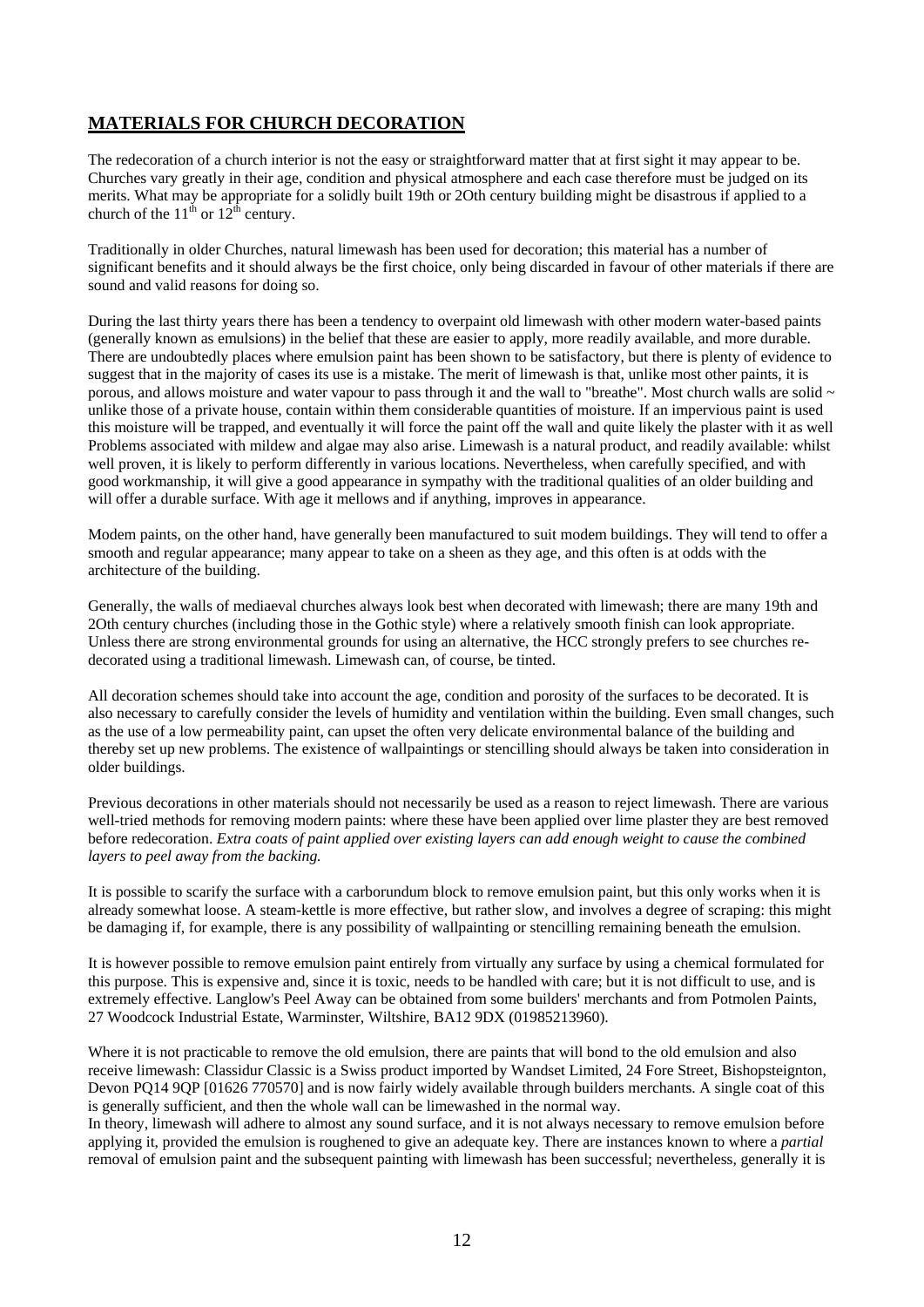preferable to remove the old materials in their entirety. If the substrate is lime plaster and there is any likelihood of damp penetration, emulsion is in any case likely to fail and is best removed.

Because of the greatly differing conditions experienced in churches, and even within different parts of the same building, it is advisable to undertake some small-scale tests by way of trial patches, both to assess the visual effect and the efficacy of different treatments over a period of time, ideally including both damp and dry seasons.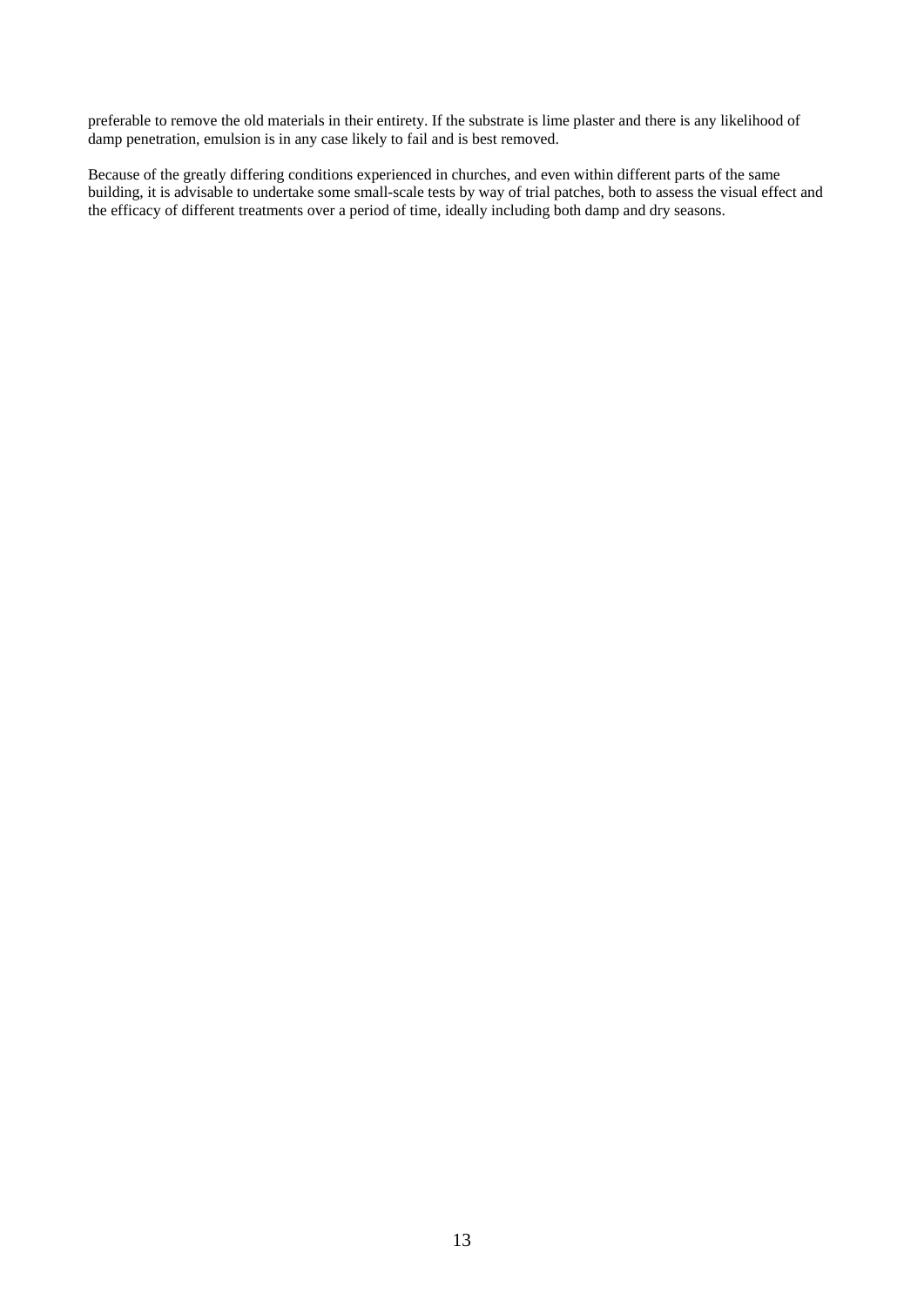## **CONSIDERATION OF CHURCH FLOORS**

In recent years a large number of parishes have sought approval to make alterations to the interior of their church and these often involve changes to the floors. The desire to re-cover a floor completely may arise following a reordering when a patchwork appearance is left; sometimes it is a wish to play down the east-west feeling that existed when pews were arranged on either side of a long aisle. That there was a previous layout need not be a disadvantage and two or more floor surfaces can be acceptable. Sometimes an original aisle (perhaps Victorian paved) can be visually divided along its length with an alternative material to reduce this effect.

Stone, clay brick and tile floors have stood the test of time and provide a suitable floor. Such floors can easily accommodate changes in layout without the need to change the floor itself. They allow for extension and alterations without visual disruption as their natural colours and textures blend old and new together. Wood in the right setting can prove durable with low maintenance costs, but care must be taken to ensure that sub-floors are suitable for wood finishes and there is a suitable damp-proof membrane in place. The possibility of repairing and re-surfacing existing wooden floors by grinding and re-waxing should not be overlooked.

There is an increasing fashion for carpet to be used as a floor covering in churches, and although there are instances where carpet is appropriate, its indiscriminate use is likely to have a number of disadvantages:

- 1. Man-made fibre carpets are widely advertised but they tend to crust and flatten in use, as well as 'wearing dirty' and despite advances in technology they hold surface dust through static attraction. Only a high quality natural wool carpet on underfelt is likely to be suitable and this is expensive.
- 2. Many carpets show 'tread marks' due to the construction of the pile and this gives an uncared for appearance. Patterned carpets mask this effect but some patterns are more appropriate to offices or public houses than churches.
- 3. Natural carpets should only be laid on completely dry floors and all carpets should be protected from the risks of condensation. Fixing man made carpet with adhesive prevents easy removal.
- 4. Every carpet must be laid on level smooth sub-floors as otherwise irregularities will show through and the carpet will wear.
- 5. Patterns of traffic (e.g. around doorways and in aisles) will wear carpets unevenly and give the church a worn appearance even though the majority of the flooring is still good. Even carpet tiles that can be replaced in most used areas will present problems of colour matching.

As a result, an apparently cheaper and easier decision to use carpet may in the long term prove expensive and leave future custodians of the church with as great (or even greater) problem than is currently faced. Soft floor coverings will also result in a noticeable alteration in the acoustic response in the majority of churches. Combined with the changed visual impact of carpeting the introduction of 'cosiness' may not always help the life of the congregation. Nevertheless, carpet is a useful material that has its place in church furnishings. Carefully used in a restrained manner, it can assist in highlighting a particular area, for example, a place set aside for a repository or welcome/coffee area. There are instances where an altar is set on a carpeted platform to assist in defining the visual focus. All such schemes need consideration in the whole context of the building's design.

Beside carpets, there are various materials available for flooring:

- Vinyl tiles: These and similar 'plastic tiles' are unlikely to be satisfactory as they are affected by damp and look domestic in character and are usually manufactured in inappropriate colours. The maintenance of a good surface can be difficult.
- Cork tiles: Occasionally these can be appropriate, but the sub-floor must be damp proof and the tiles must be covered with a factory bonded clear vinyl film, but this tends to discolour and any damp, even from washing, will cloud the vinyl. It can have a reasonably good life span.
- Artificial stone: This material can be considered as a less expensive alternative to natural stone, but care must be taken in choice as many examples are aimed at the garden patio and the over-texturing of the surface and variations in slab sizes would be inappropriate. If artificial stone has to be proposed it should be restrained in style and colour.
- Marble: A very satisfactory and hard wearing material, usually very low maintenance, but will involve a high initial capital outlay.

The Diocesan Surveyor / HCC is always pleased to give informal advice on flooring. A visit may help to establish the most appropriate material. Good samples of carpet, stone or tile assist members in giving an opinion on the quality.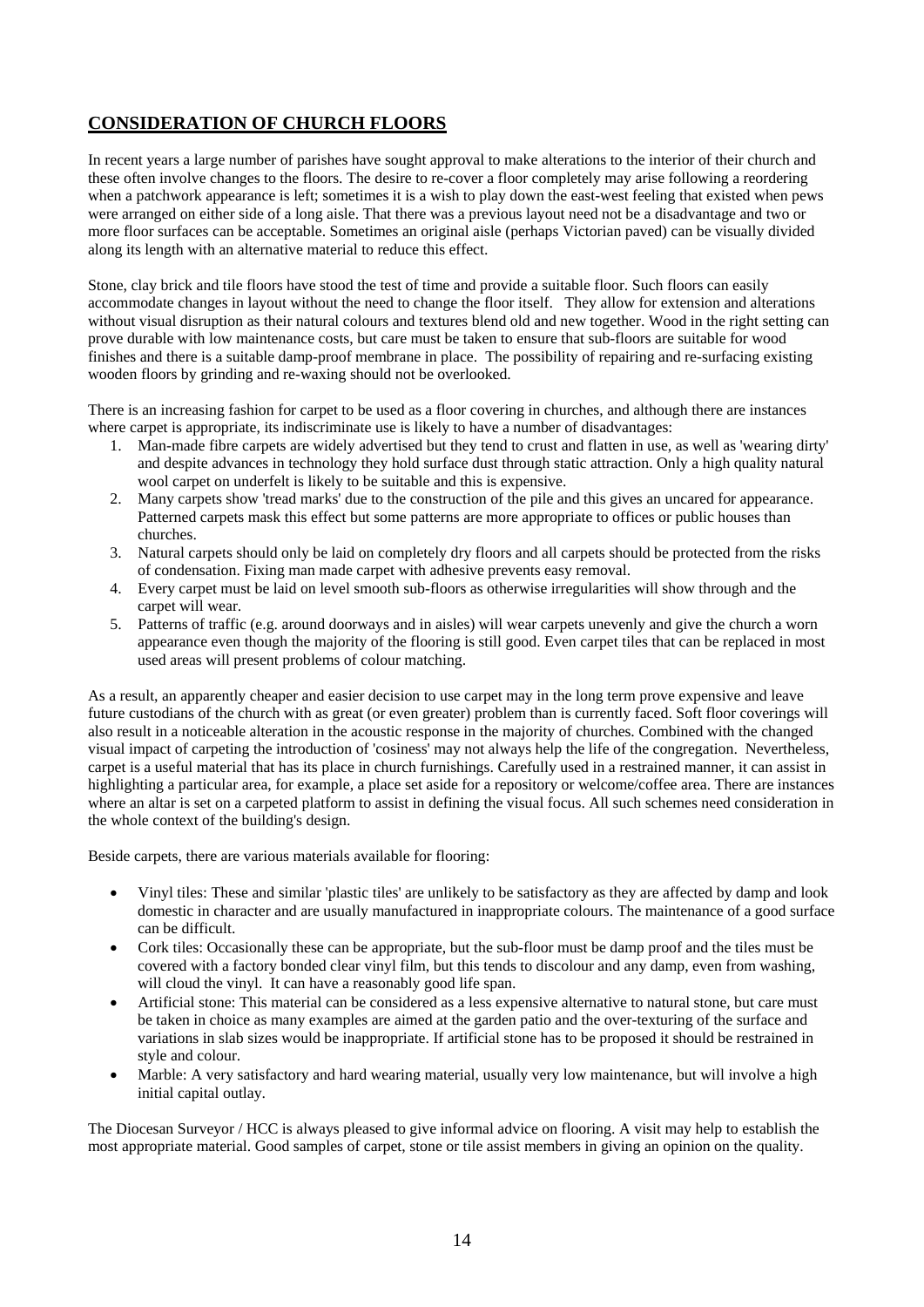## **CHURCH WINDOW GUARDS**

This brief paper, dealing with the most common types of church window guards to help in the fight against vandalism, is based on experience gained over a number of years. It also draws on other papers, written or presented at conferences and discussions of associated problems with architects, structural engineers, stone masons, stained glass studios and with Parishes.

It should be noted that the guards discussed are for the protection of glass from casual vandalism and not for deterring unauthorised entry. It is a mistake to assume that window guards will prevent burglary.

The initial thought on installing some form of guard comes from the desire to protect windows in the best way possible. It is important that any system used should show the greatest regard to the architecture and must do as little harm as possible to the fabric, both in the long and short term. A good test of the latter is to look hypothetically forward to happier times when guards could be taken down again. At that future time there should be little trace of there ever having been guards in place. In other words, the process should be reversible.

It should always be established at each church whether it would be feasible not to have any guards at all. All guards compromise the architecture to a greater or lesser extent; the only real solution to the problem of vandalism is to attempt to re-educate those responsible; to involve them in the life of the church and so on. There is evidence to support the theory that attempts at providing security actually encourage acts of destruction. For example, if some, but not all windows are guarded, the attacker's attention is drawn to those unguarded.

#### **Types of guard:**

There are a number of types of guard commonly used to protect church windows.

#### *Galvanised ferrous metal wire guards.*

While in many ways wire guards provide a useful solution to the problem, the following points should be taken into account:

- They call to mind an industrial building, or maybe a jeweller's shop, and can seem inappropriate to a place of worship;
- The feeling that they are out of context is exaggerated if a silver/grey finish is used, but greatly reduced if they are finished in black.
- Unless regularly maintained, they will rust and this can cause serious staining to stonework. The damage can be irreversible, short of major stonework repairs. Cases are known where rust has penetrated one-and-a-quarter inches (32mm) into the stonework.
- They can be visible from the inside, looking out: in the case of leaded lights, the building becomes a' cage'; and in the case of stained glass, the lightly painted windows can be compromised by a grid of unwanted lines.
- If fitted over whole multi-light windows, including mullions, tracery etc, the appearance is dreadful: they should always be fitted to each light separately.
- They reduce the transmitted light.
- They do not give protection against someone armed either with an airgun or with a hammer in one hand and a spike (e.g. screw driver) in the other.

#### *Non-ferrous wire guards:*

The additional points to make about guards in non-ferrous wire are as follows:

- All the points listed above apply equally to copper guards. The only difference is that the staining will be green rather than red.
- The cost of guards in copper or stainless steel is higher than those in galvanised steel.
- Stainless-steel wire guards secured with stainless fittings eliminates the problem.
- Because the raw material is more expensive than galvanised wire, manufacturers will sometimes skimp on the specification and produce a guard lacking in rigidity.

#### *Powder-coated wire guards:*

The technique known as powder coating gives good protection to ferrous-wire guards and offers a longer life span than the galvanising process. There is a real architectural advantage to the black finish of powder-coated guards. The outer surface of stained glass naturally has an overall black finish and so the guards to some extent 'disappear'. The top of the range wire guard is one made of stainless steel *and* powder-coated in black.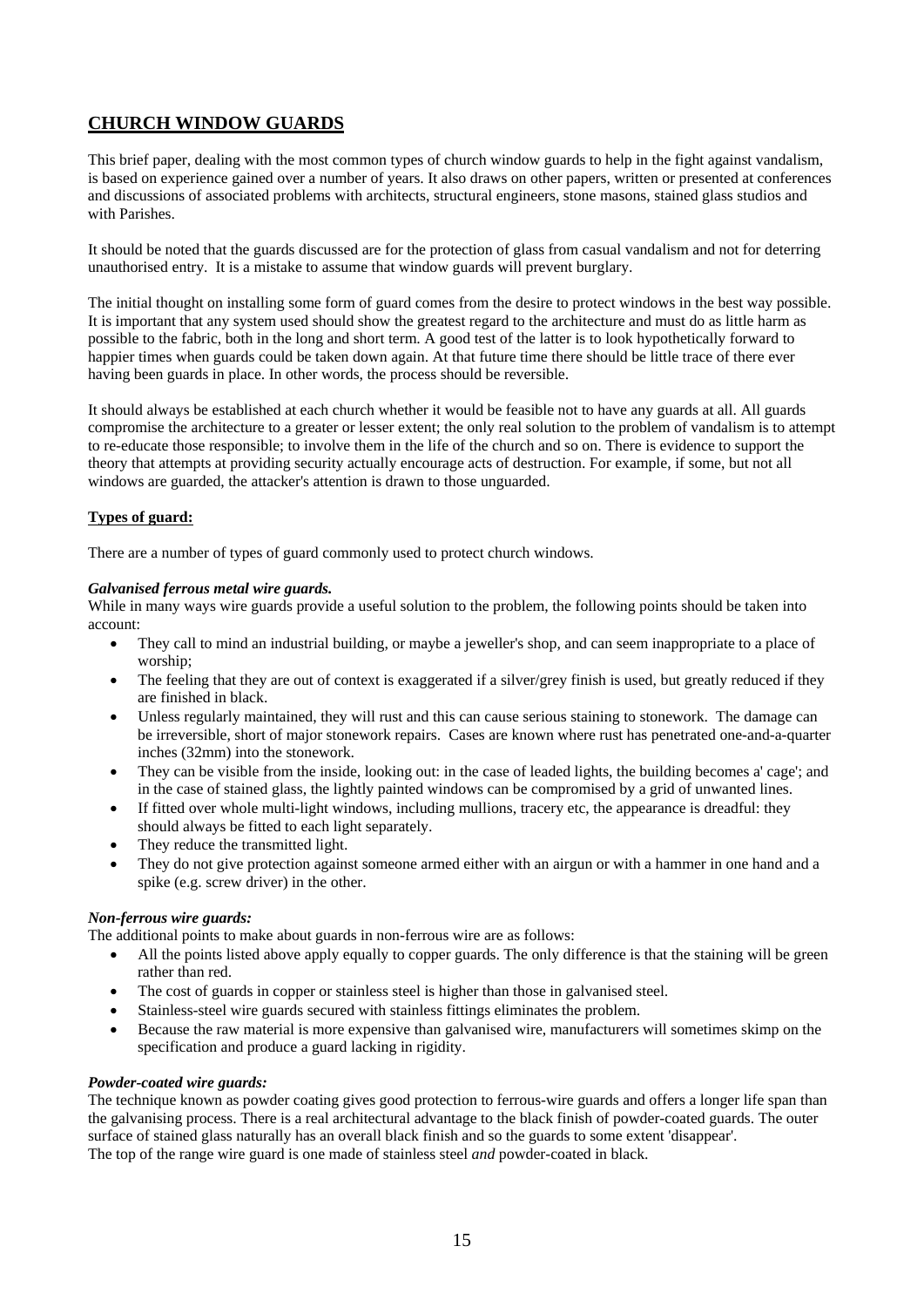#### *Polycarbonate guards:*

When shields of polycarbonate were introduced, a number of grave mistakes were made both in the design of the guards and the fittings. Amongst these were:

- It was being fitted in large sheets covering stonework as well as glass, which was aesthetically and technically unacceptable. Sometimes sheets of only 4mm thickness were used.
- Due consideration of the large coefficient of expansion (0.5%) was not given, so that buckling and damage occurred. Although polycarbonate is virtually indestructible by the action of external forces, it can break itself up, if restrained, by the internal forces of expansion.
- The buckling led to dreadful distorted reflections of light.
- The fittings used were of poor quality materials, such as aluminium.
- The sheets were sealed into the wall or into frames, thereby producing unventilated cavities. Often the frames were of poor quality materials. (Possibly the function of protection against damage was confused with that of double-glazing). Sometimes the polycarbonate was introduced as a misguided alternative to restoring a leaking window.
- The large sheets fitted by contractors with all their equipment and manpower were difficult to remove for access.

The design of polycarbonate guards can be greatly improved technically and visually, if the following standards apply:

- The guards are made of 6mm thick polycarbonate sheet.
- The guards are cut to exactly the same shape as the 'sight size' of the glazing; all stonework is exposed and the area of reflection is reduced to a minimum and confined to areas where, visually, glass is expected anyway.
- They are fixed on brackets of unpolished stainless steel with fittings of stainless steel and nylon. The fittings allow for the expansion of the polycarbonate. No frames are to be used.
- The guards are made in small panels that can be removed for access if needed and which allow for a free flow of air round, thereby not encouraging the problems of condensation or the growth of organic matter. Each panel of polycarbonate might be, say, only 36 inches by 18 inches and, conceptually, these small units relate well to other 'building bricks'. Thus, the modem material is less at odds with the architecture of the building. This method also allows for expansion with temperature. The spacing between adjacent panels should be 10mm.

There remain drawbacks as follows:

- The reflection of light gives the building an unpleasant 'blind' look. This is somewhat more acceptable if the plane of the sheet material is preserved and the reflections undistorted. The problem is not so apparent at the more sheltered windows of the church.
- The polycarbonate can be deliberately scratched or disfigured with graffiti.
- Unlike wire guards, the long-term properties of polycarbonate are not known. Possibly they will last for twenty years. An investment in these might well not be as sound as an investment in stainless steel wire guards that (if well maintained) are likely to put in at least a hundred years' service.
- They are visually much less attractive than stainless steel wire guards, and can seriously impact upon the architecture of the church.

#### *The option of not guarding:*

The deliberate option of leaving windows unguarded is a sensitive matter and each case must be taken on its merits. At the two extremes, leaded lights could well be left unguarded, whereas particularly rare or beautiful stained glass should be guarded. Again, guarding is more appropriate in some localities than in others.

For this approach to be effective, it must be accompanied by an untiring but rewarding campaign aimed at helping the offenders who might have broken the windows in the past. In our experience, a young age group causes most damage: this area of activity, touching as it does on sociology and pastoral matters, is beyond the scope of this paper. It could well form the subject of research.

#### *Supporting measures:*

Whether or not guards are fitted, the following supporting measures are paramount:

• The church should have in safe keeping a thorough photographic record of the stained glass, preferably in the form of colour slides, both overall views and details. This procedure is being increasingly recommended by the insurance companies and might one-day become mandatory. There is now a plan to set up a national archive of all such photographs. It is both more feasible and less costly to repair a stained glass window if good photographs exist. The churchwardens and cleaning volunteers should be made aware of the importance,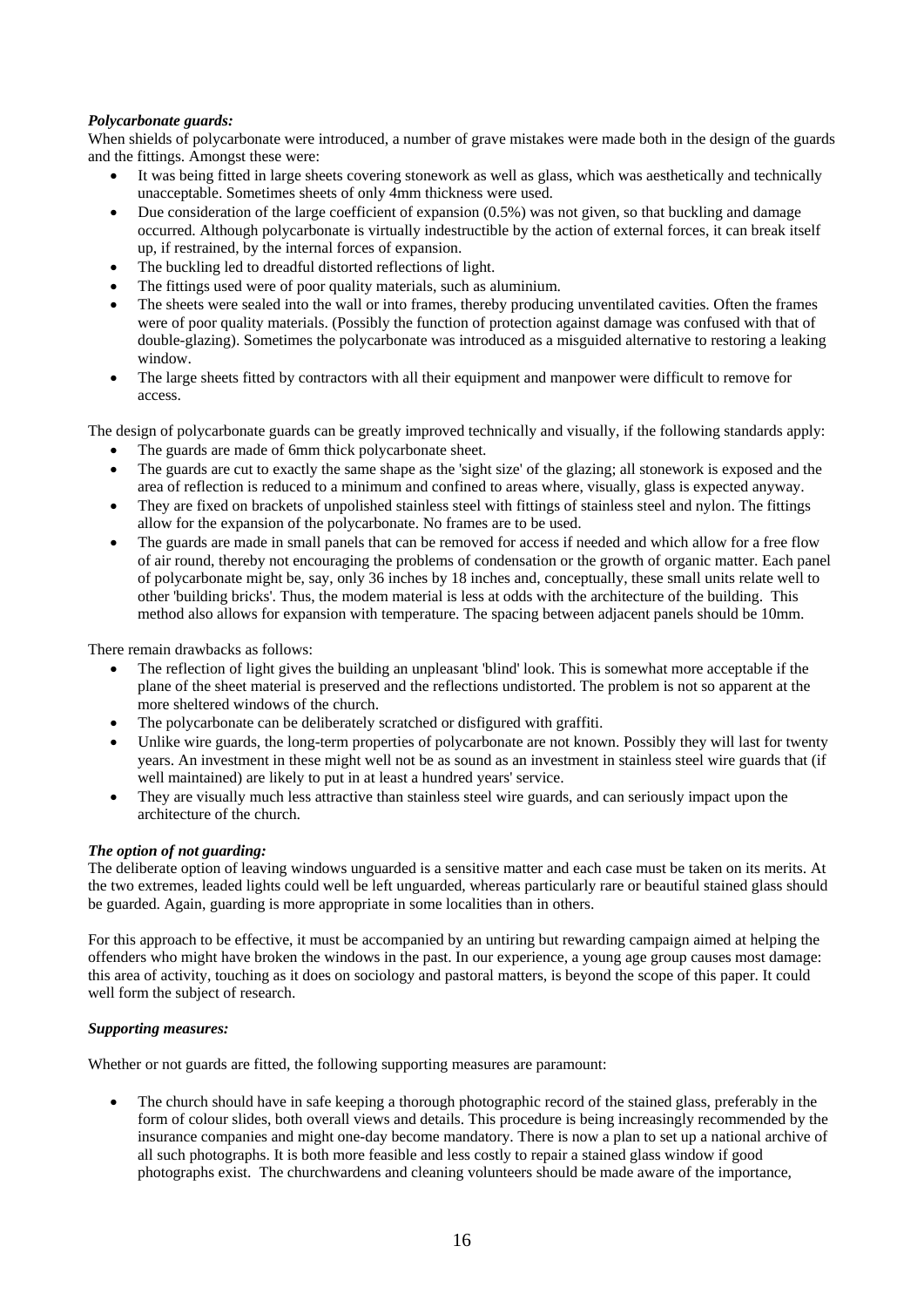follow a breakage, of collecting and saving every fragment of broken glass and lead, both inside and outside. This needs to be 'written into the constitution' so that the principle is not lost as personalities change.

• The church should review its insurance cover.

#### *Conclusions:*

No design or guard is perfect. The only completely acceptable state of affairs would be to have unguarded windows in the context of a society whose members were not reduced to causing damage.

Our order of preference is:

- 1. No guards at all
- 2. Stainless steel wire guards (preferably black finished)
- 3. Black powder coated steel wire guards
- 4. Correctly designed polycarbonate guards.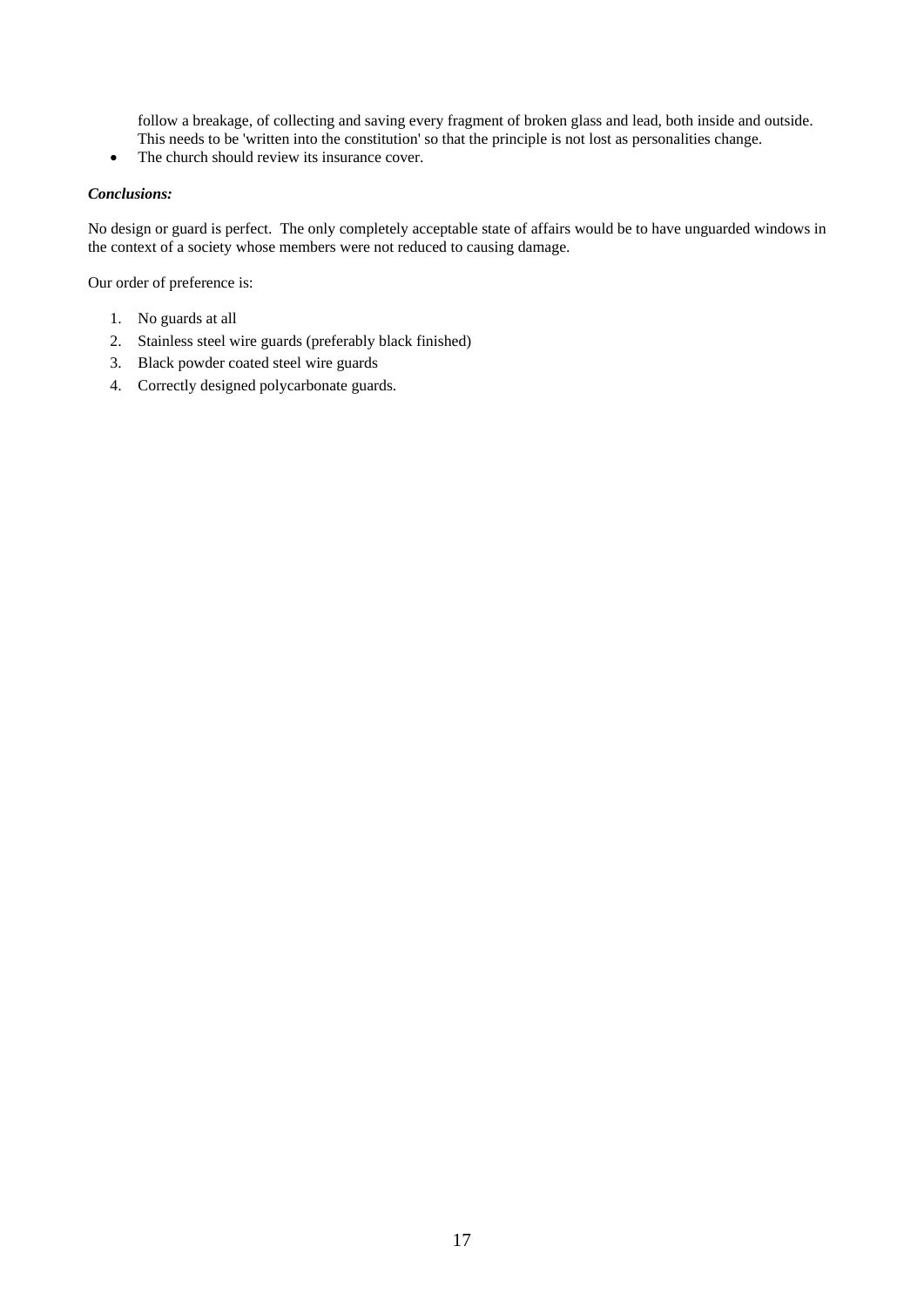## **PHOTOGRAPHIC RECORDS OF STAINED GLASS WINDOWS**

For centuries stained glass has been one of the many ways in which stories from the Bible and the lives of the saints have been conveyed to the faithful. A complete photographic record of the stained glass windows in your church is a valuable asset. It can greatly assist the appreciation of these works of religious art, especially if coupled with a list of the artists, studios and dates and some background information. All of this will be of interest not only to the members of your church but also to visitors, possibly through a guidebook. Good quality slides can be used for education purposes and to form the basis of postcards or Christmas cards.

Another important use to which a photographic record can be put is to assist with the repair of damaged windows. By the very nature of the material from which it is made, a stained glass window is particularly vulnerable. Whilst having a vital architectural function it is also a valuable and unique work of art. Experience has shown that faithful repairs to windows following damage can be carried out more effectively if photographs of the window exist.

Many Dioceses are now strongly recommending that it is in the interest of all concerned for you to make a photographic record of these important items of ecclesiastical art (and indeed of all items of value in your church), of which you are the custodian on behalf of the Trustees.

You may wish to undertake the photography yourselves or you may prefer to employ a professional photographer or stained glass studio. There follows notes that will help, whichever path you prefer to undertake. The first part is for the 'do-it-yourself' approach and the second contains more advanced advice for the enthusiast or professional photographer.

#### *Stained glass photography -elementary advice*

- Plan of church -Make a simple plan of the church including the windows and number the sanctuary east window as WI then proceed with W2, W3 etc. in a clockwise direction through south, west and north.
- Film -Transparencies (slides) are preferable to negatives and prints and will turn out to be more useful in whatever use you put them to.
- Processing- For slide film, send to the manufacturer's processing laboratory in a prepaid envelope. For prints, use a laboratory that is prepared to adjust the automatic exposure of their machine to give better prints for this application. The main requirement is that the highlights (e.g. the faces) should not 'burn out'. Postal laboratories will not in general do this but many high street laboratories will (e.g. Bonusprint and Boots).
- Labelling -Label each slide, or each print, with the name of the church and the window number.
- Numbers of copies and storage -Make at least two complete sets, stored at different locations. The best and cheapest way to obtain two copies of a colour slide is to press the shutter twice, rather than to have duplicates made. Store prints or slides in a dry, cool, dark place for longest life.
- Framing For large windows, do not attempt to show the whole window in one frame.
- Lighting -Turn all church lights off. Do not use a flash or photographic lighting.
- Focus The most common problem seen in photographs of stained glass is poor focus, possibly due to having to deal with transmitted light in a relatively dark environment. Careful use of automatic focus is of great help here.
- Weather Choose a day, or time of day, when there is not direct sunlight. The ideal conditions are bright but overcast.

#### *Stained glass photography -advanced advice*

The elementary advice should be read first. The following provides *additional* information.

- Film -Transparencies make for the best record of stained glass. If any prints are needed for a particular purpose, these can now be made very effectively direct from the transparency.
- Using a slow (low ASA transparency film. Agfachrome 50RSX is idea4 having accurate colour and widest dynamic range. Some photographers prefer Kodachrome 25.
- Storage and processing of films for best results, keep new films in the fridge and allow them to warm up for two hours before use. Having carried out the photographs, send the slide film the same day, by Special Delivery, to a professional colour laboratory.
- Tripod -use a tripod -the taller the better -and a cable release.
- Lens -use long-focus rather than wide-angle lenses to reduce perspective distortion. A good quality 100- 300 zoom is ideal for most purposes.
- Framing -take both overall shots and details. In many ways, details are more useful.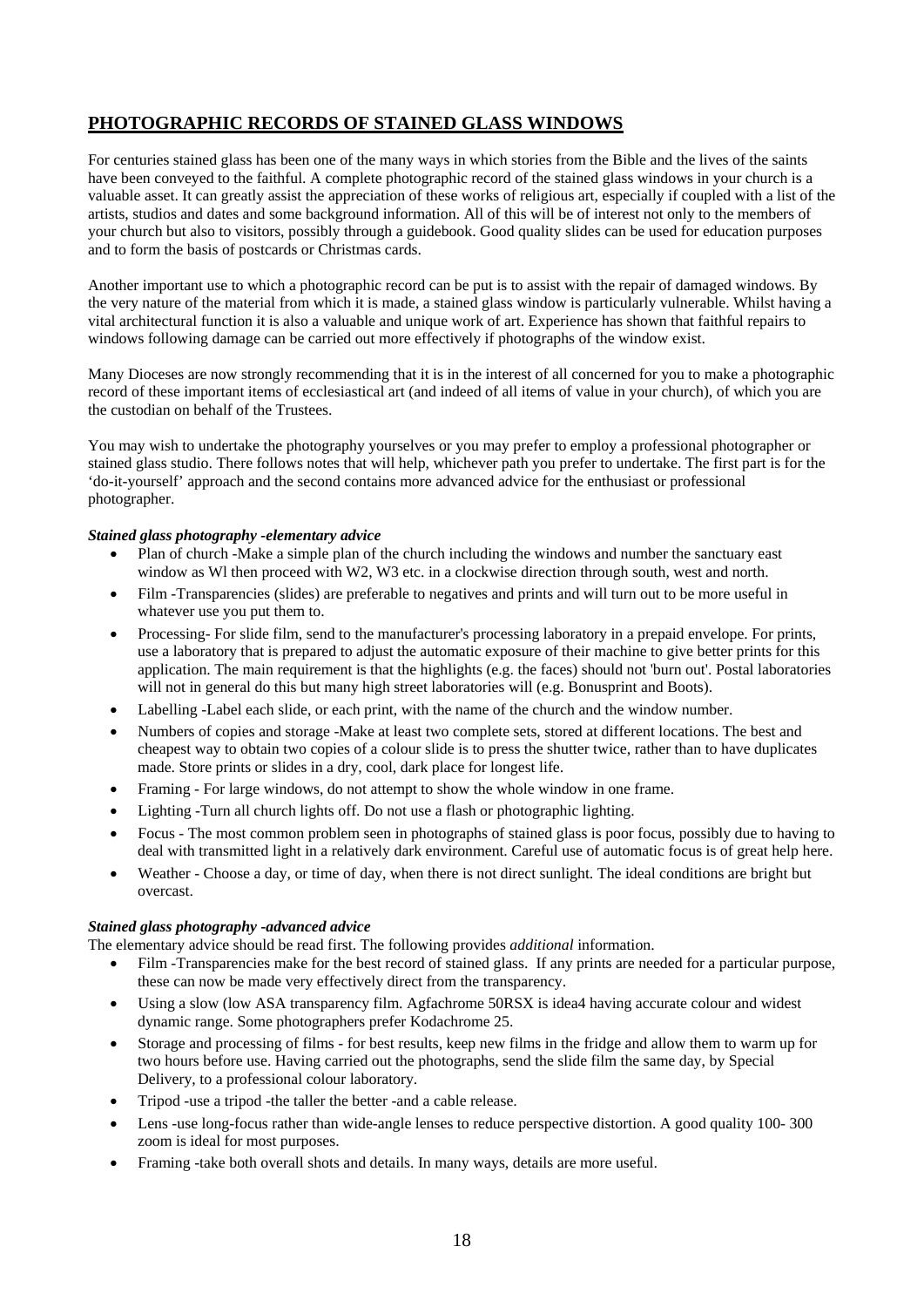- Aperture, shutter speed and metering –if first-rate results are wanted, the choice of exposure is crucial. This is a complex matter and cannot be dealt with in any detail in this brief advice note. The best results are obtained by using a specially calibrated hand-held spotmeter in conjunction with the Ansel Adams Zone System.
- If the meter within the camera is to be used, the exposure that it proposes is seldom of use. As a guide, for darker windows give a shorter exposure than the camera meter suggests and for brighter windows give a longer exposure than it suggests. Use bracketing if unsure (i.e. several alternative exposures).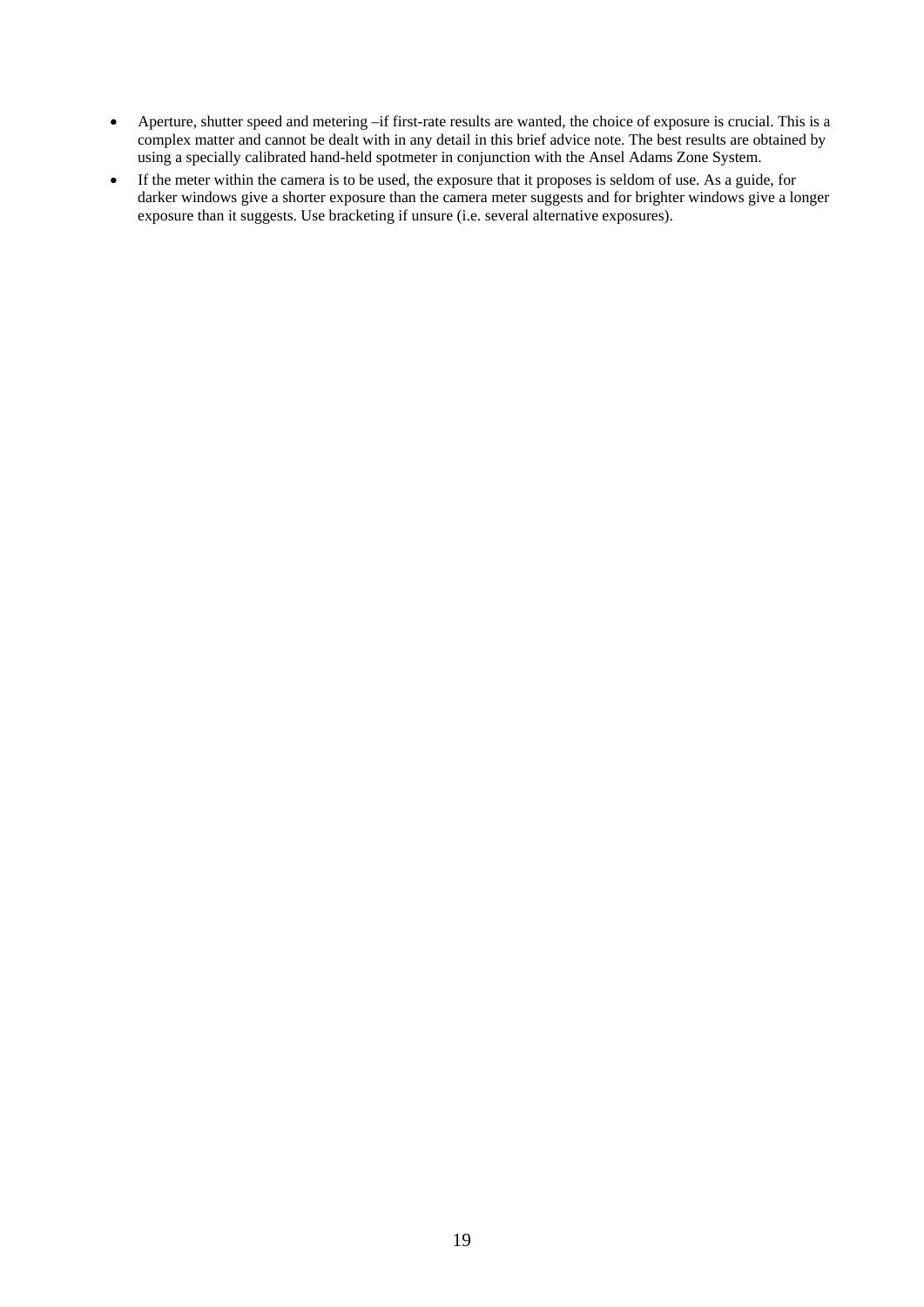## **CLEANING OF CHURCH INTERIORS**

Cleaning the interior of an historic church is a matter to be approached with care and caution if serious damage to the historic fabric is to be avoided. Excellent advice on cleaning can be found in the National Trust Manual of Housekeeping (NT. 1984). This brief note cannot hope to give details of cleaning every item. However, some of the most common questions are answered.

#### *General information*

**DO NOT** attempt to clean objets d'art, wall plaques, alabaster monuments, ancient stained glass, memorial brasses, or other delicate items with anything other than a soft brush.

**DO NOT** attempt to clean paintings, wallpaintings, gilding or textiles other than with a vacuum cleaner at its lowest power setting. The nozzle should be covered with gauze and should not be allowed to touch the surface being cleaned. **DO NOT** clean any of these objects if their surfaces are flaking or have loose threads, etc.

**DO NOT** allow cleaning materials to spread to adjoining materials or surfaces.

**USE** different brushes for different materials. Write the purpose of the brush clearly and boldly on its handle.

**DO NOT** use water or damp cloths to clean marble and stone surfaces. The acidity in the water will damage the surface of the stone and may lead to the formation of salts on it.

#### *Glass*

**NEVER**-wash stained glass. The paint may be loose and can easily be dislodged. Plain glass should be washed with clean water to which a few drops of methylated spirits have been added. Use a soft clean cloth. Dry and then polish with chamois leather. **DO NOT** use proprietary window cleaners as they leave powder traces along edges and comers.

#### *Timber*

Painted timber can be washed with a mixture of water and detergent (see below for advice on detergent use).

Unpolished timber should be dusted with a soft dry duster or vacuumed at low power. Crevices and carved work should be brushed out at the same time with a hogs hair or paperhanger's bush, depending on the scale of the carving, using brush in one hand and vacuum in the other. Damage to carved work can be avoided by wrapping a piece of foam rubber around the head of the crevice tool of the vacuum cleaner.

Polished wood should be dusted as described above occasionally buffing up the surface with a duster or chamois leather. Only apply polish once or twice a year very sparingly and evenly using a wax polish of the same or slightly lighter colour than the wood being polished. **NEVER** use polishes containing silicone or furniture cream or aerosol spray polish. **NEVER** polish near pieces of wood that are cracked or lifting as this could result in further damage and will make future repair more difficult.

#### *Metal*

**NEVER**-try to clean bronze statues or statuettes. **NEVER** wash bronze. Dust lightly once or twice a year and carefully remove dust trapped in tooling and crevices with a soft bristle brush.

Rub brass and copper with Goddards Long Term Silver Cloth; if it is highly tarnished then use Goddards Glow. Keep separate cloths for each type of metal being cleaned. **DO** NOT use these polishes on brass fittings on doors, furniture etc. In these cases use the same cleaner as is being used for the furniture.

Aluminium should be cleaned with warm soapy water applied with a cloth or leather and dried and polished with a soft dry cloth.

#### *Paintwork*

Before cleaning paintwork it is wise to test a small area to ensure that the paint surface is not removed by the cleaning method. **NEVER** use proprietary cleaners or abrasive powders on any paint surface.

DO NOT wash limewash but brush with a soft broom or brush.

Wash other paintwork with water to which a small amount of detergent has been added.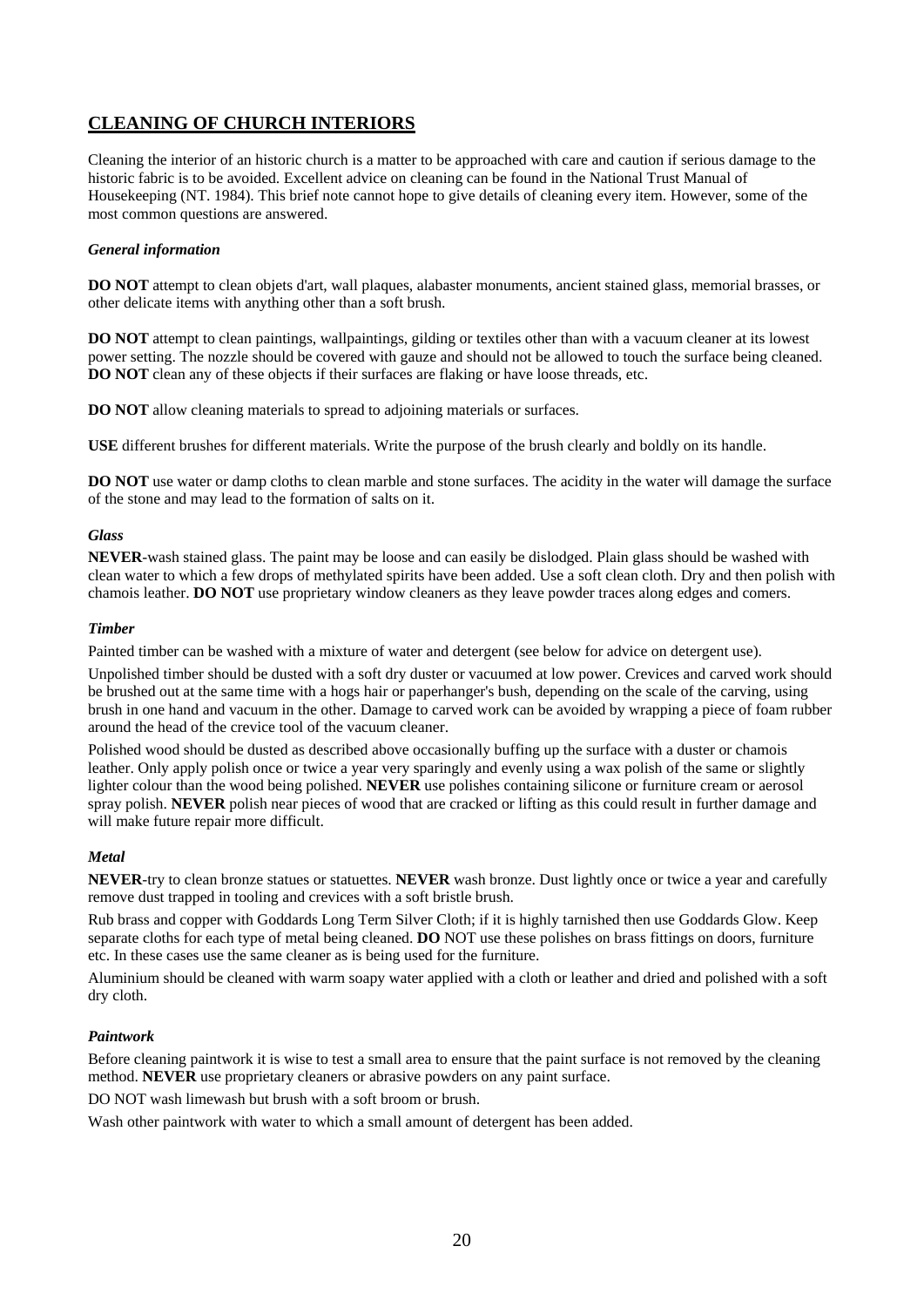#### *Bricks and tiles*

Loose dirt and dust can be removed from fair-face brickwork with a dry bristle brush. **DO NOT** try and remove ingrained dirt with water as it will simply spread the problem.

Glazed bricks and tiles can be washed with a mop and water to which a small amount of detergent has been added. Wash off with clean water and polish with a soft cloth.

#### *Floors*

The best way of reducing damage to floors is to provide a good length of doormat inside the entrance door

Unpolished wood, stone, marble, terrazzo and tile floors should be mopped very occasionally with a damp mop rinsed in clear water and dried off with a dry mop. If soaked or left wet too long the surface of stone and marble floors may be damaged by harmful salts. Rough stone floors can be cleaned with a stiff brush after sprinkling the floor with damp sawdust to keep down the dust.

Polished wood floors should be dry polished from time to time. Do not let polisher brushes become impregnated with polish. A woollen cloth impregnated with a 50/50 mixture of paraffin and vinegar can be wrapped round a mop to collect dust and leave the floor shiny. Two or three times a year apply a thin coating of Johnson's Traffic Wax

Linoleum, rubber and vinyl floors should be polished with a water/wax emulsion paste applied with a dry cloth and buffed with a polishing machine. Accumulations of polish can be removed with a detergent in hot water.

Ceramic tiles and mosaic floors should be lightly washed with clean water .

#### *Fabrics and textiles*

**NEVER** attempt to wash or dry clean textiles of any historic interest. **DO NOT** attempt to clean textiles that are fragile, have beads, loose fringes etc.

Vacuum textiles at low power and cover the nozzle with a nylon gauze screen (for example, a pair of tights). Do not press down onto the textile with the vacuum head.

Carpets and rugs should be vacuumed frequently to prevent damage from dust and dirt.

Take care when dusting furniture that the duster does not come into contact with any textiles upholstery. Upholstery can be gently patted with a plastic fly swat before vacuuming to loosen dirt.

Clean leather with a small amount of saddle soap and a soft cloth. Test an area hidden from view before cleaning generally.

#### *Detergents*

In the past, the National Trust recommended a neutral detergent. Unfortunately the recommended product is no longer available. The best option is to use Boots Sensitive Skin washing up liquid using no more than 1 drop per pint of water.

#### **And finally...**

This information can only be a general guide. If there is any doubt that a particular product or method of cleaning is suitable, discuss the matter with the HCC Secretary. The cost of a brief telephone call may be much cheaper than a hefty bill to put damage right.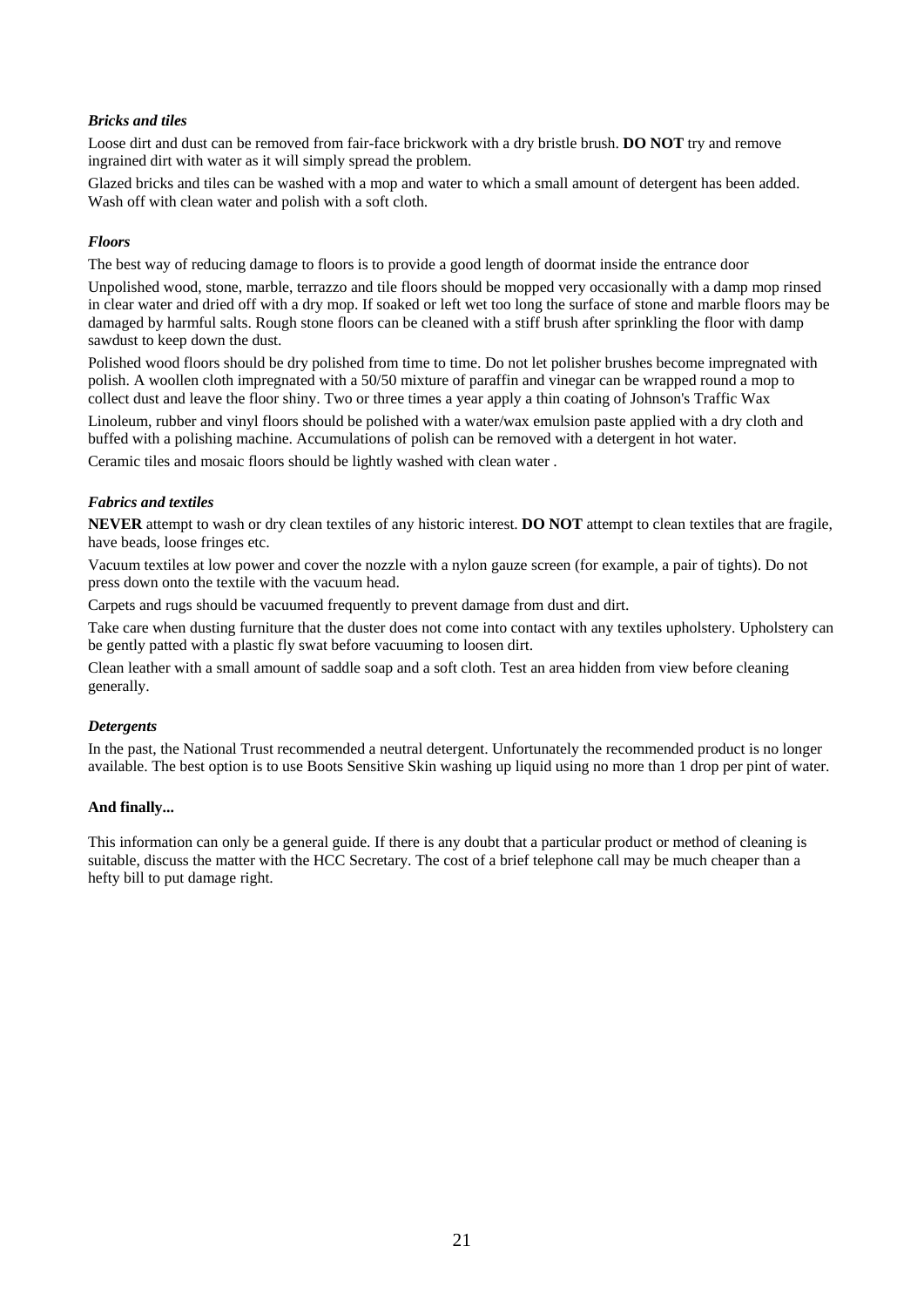### **CHURCH PLATE**

In money terms, the church silver is often the most valuable item owned by the parish church. But current cash values obscure more important truths. The parishioners of a hundred years ago may have had to scrape and save for a decade to buy the church its lovely chalice or monstrance. These are precious vessels indeed.

It is essential that church plate is properly secured, cared for and recorded. Plate should be kept in a locked safe built into a wall or dry floor in a room to which the public do not have access; there are dangers in storing it elsewhere.

As the manner of worship has changed over the centuries, so has the design of church plate. The result is that certain designs of chalices etc., are not regarded by some parishes as suitable for today's requirements and have gone out of use. Nevertheless they are part of the Parish's patrimony and should continue to be cared for and perhaps used on special occasions.

#### *Care*

#### Plate use for every Sunday

Church silver in use needs to be treated with the same hygiene as the silver and crockery at home. Articles should be washed in soap and water after each service, very well rinsed in hot water and dried with a clean cloth. Beware of the yellow sponge with the green back found in many kitchens as it scratches silver very badly. To avoid tarnishing and the necessity of regular cleaning, rather than just putting the silver on a shelf in the safe, try and prevent the air from circulating freely around it. For example, ask a member of the congregation to run up a velvet bag with a draw string neck, with the velvet on the inside. This in turn can be put into a simple wooden box that can be placed in the safe. Since the air cannot circulate there should be little tarnishing.

#### Plate used at festivals or on very rare occasions

Most metalwork may be washed safely in washing up liquid and hot water. If the piece is not to be used for some time, after washing in warm soapy water, rinse very thoroughly in running water, as hot as possible, and allow it to dry naturally without using a cloth. Avoid touching the silver with bare hands; wear cotton gloves, or handle it using a clean dry tea cloth. Otherwise, when you next come to use it you may well find a fine set of black fingerprints on the silver. As with the plate used regularly, to avoid tarnishing and the necessity of cleaning, store the silver in bags that exclude the air. Special plastic bags made for this purpose are obtainable. Since the air cannot circulate there should be little tarnishing. If polishing is needed, use Plate Powder or Goddards Foaming polish. Most other polishes contain abrasives. If a piece is badly tarnished Goddard's Long Term polish or a Silver Dip may be used, and in extreme cases, Duraglit silver polish. Thereafter, only occasional polishing with a clean chamois leather will be sufficient. Unless they really are black, do not clean the hallmarks or they will become too worn to be read accurately. They provide important information about the maker, the date and the purity of the silver, and are the best means of identification if the piece is lost or stolen. When cleaning or polishing a piece, wear cotton or rubber gloves, otherwise your fingermarks will be left on the surface as an acidic deposit, as mentioned above. Under no circumstances should old silver be re-gilded.

In general, while it is best to avoid the necessity of cleaning by storing plate in clean, dry conditions, with the air excluded, three things are important.

- 1. Plate must first be washed and very well rinsed in hot water.
- 2. Plate is liable to corrode if stored in damp conditions, and must never be stored sealed in plastic bags or Clingfilm unless it is absolutely dry.
- 3. Most paper, including tissue paper, and especially newspaper, is acidic and should not be used for wrapping silver. Suitable acid-free tissue paper may be obtained from specialist suppliers

Old metalwork is often fragile and should be polished only gently, if at all.

Brass is especially sensitive to damp. Light red tarnishing may be removed by Duraglit metal polish but, should there be green corrosion or pustules, advice should be sought.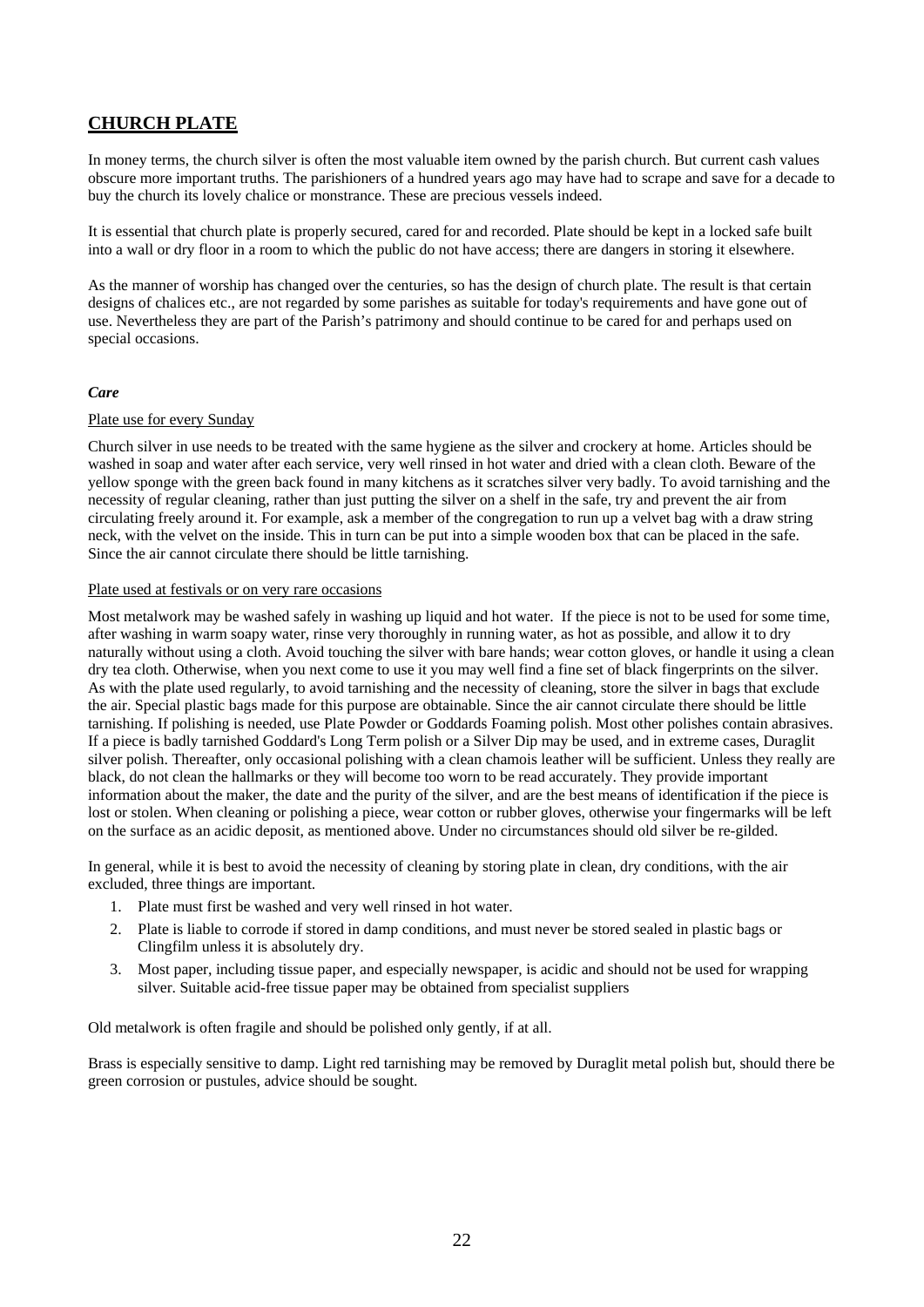#### *Recording and security*

Church plate should be carefully recorded and a copy of the record kept with your inventory. A record must be made of the dimensions of each object (in the case of a chalice the height, diameter of the foot, diameter of the bowl and the depth of the bowl), its hallmarks and other marks, and of any inscriptions. With marks, it is most important to draw accurately the shapes of the punches, i.e. whether the outline is oblong, or a particular shape of shield and so on, or better still take photographs. General descriptions of the shape of an object are often of only limited use, because of the standard design of much church plate. A photograph, even an amateur snapshot, of each piece with a clearly marked ruler to give the scale is essential.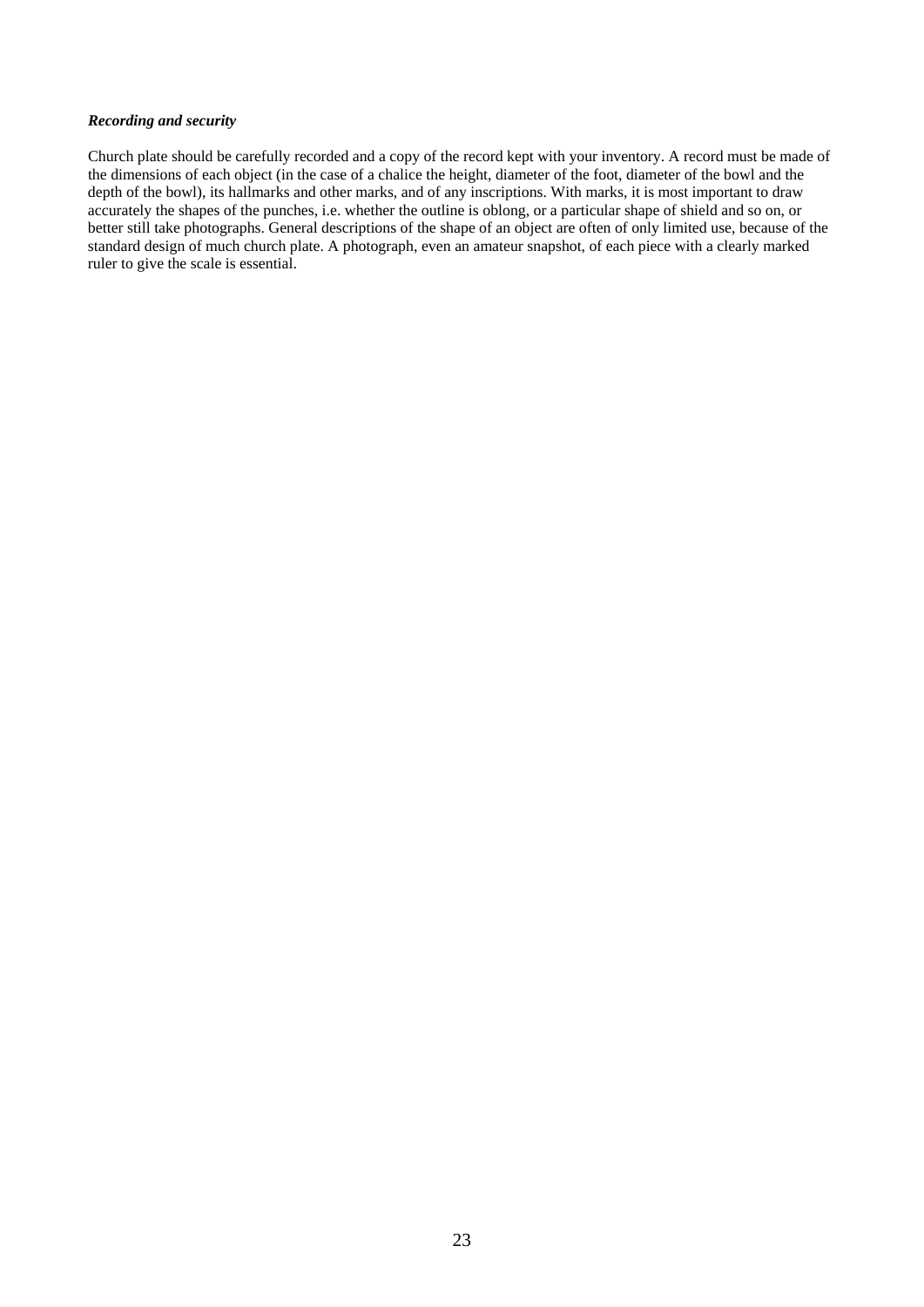### **CHURCH NOTICE BOARDS**

The church notice board is often the first point of contact that visitors or passers-by will have with a church. The impact it has may be far greater than you think and it is therefore essential that you take advantage of what, in modem times, may be one of the 'prime advertising sites' available to your church.

The notice board is important at the best of times. However, if the church has to be kept locked the board gives the opportunity to provide information on the church and its activities and, thus, the Christian message: it will be doing this twenty-four hours, seven days a week. It is worthwhile, then, spending some time on the serious consideration of the design so that you can ensure that the board will give the message it is intended to impart.

The following notes may be of help when considering this:

- The board and the lettering on it should be sympathetic to its surroundings, particularly in terms of colour and materials but the most important aspect of this is readability. A notice board is not a poster but is there to convey information with clarity and the contrast between the background colour and the lettering upon it is vital.
- Do not forget the effects of exposure to all weathers and to vandals. Careful choice of materials is important. Peeling paint, fading colours and fluttering paper notices always give an impression of neglect.
- Choose lettering for its legibility rather than for its decorative effect or its association with some 'religious' or historical concept. Arrange the lettering with some suggestion of relative importance and do not forget that the board will probably be prominent in its setting and should be of artistic value to the scene.
- Do not be afraid to call upon the skills of professional designers. An original design produced specifically for your church is more likely to have an impact and qualities you desire.
- Do not forget to inform the public where further information can be found and how access to the church can be obtained.
- Remember that a notice can offer welcome as well as information. There is no harm in making the point on the board.
- A cheap job will always look cheap and rarely pays in the long run. Make sure that the board is worthy of your church.

### **MEMORIAL BOARD TO PREVIOUS PARISH PRIESTS**

Many parishes like to have a board recording the names of their previous Parish Priests. Sometimes, and with a little historical research, the list can take us back to the beginning of the particular Catholic Mission.

The following points should be noted:

- It should be placed where it can be seen and read, and where it will be in sympathy with other features in the church.
- Care and research will be necessary to ensure that the historical record it contains is as accurate and complete as possible.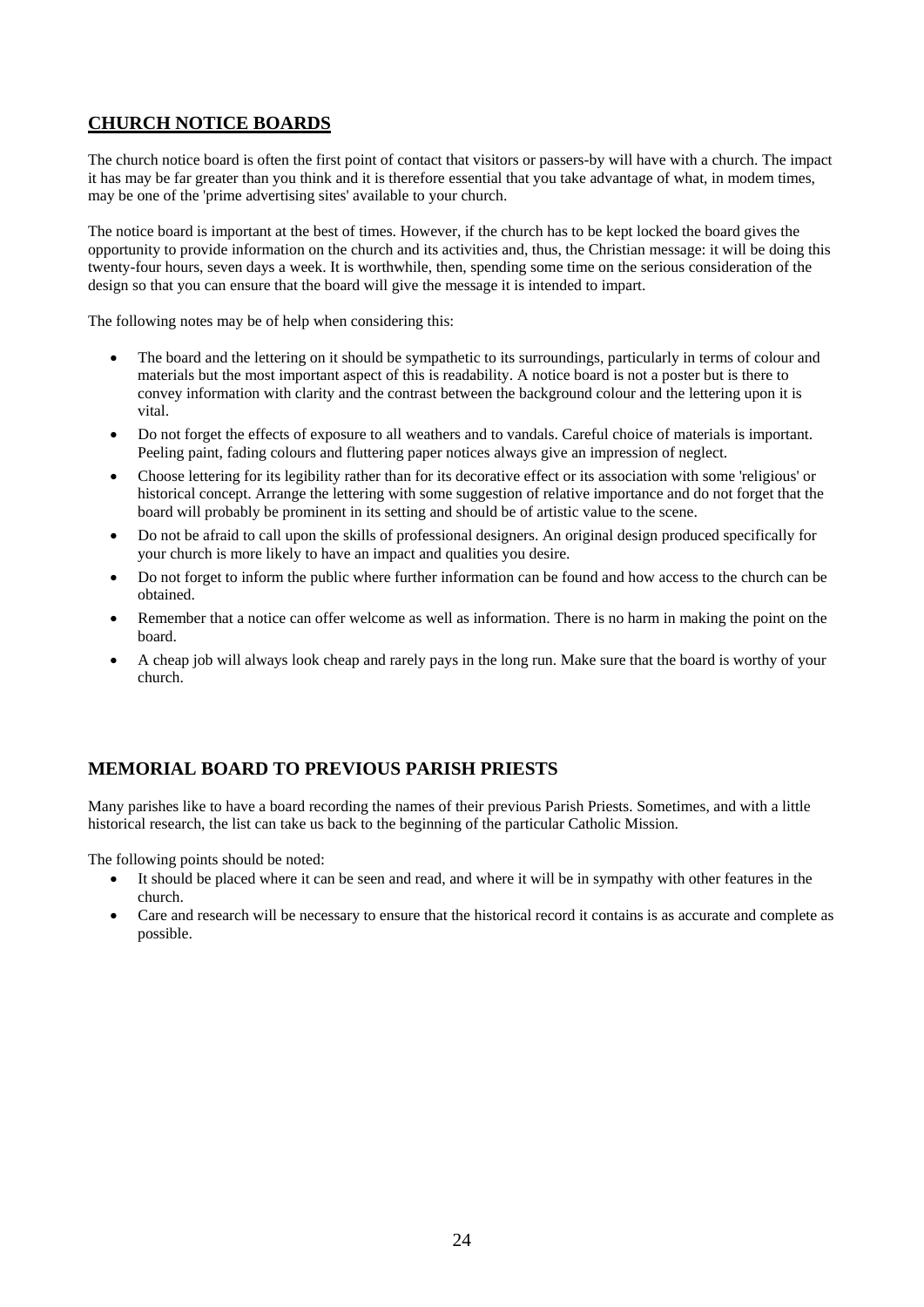## **HEATING YOUR CHURCH**

Each church building needs to be considered as a special case of its own -there is no blue print answer on the best form of heating.

There is a general opinion that the best form of heating for a church is a traditional 'wet' system of radiators and pipework operated by a modem gas-fired boiler and controlled by modern timing and thermostatic/humidistatic equipment. Oil can be used as an alternative fuel where a gas supply is not available.

Electrical heating may be appropriate in small churches and where the building is seldom used during the course of the week. It is not likely to be appropriate for larger churches or for those where there are several Sunday Masses or there are weekday Masses

#### *How to set about installing a new heating System*

The following checklist may be helpful.

Write down a list of your needs.

- prepare a schedule of church services and meetings or events that are held in your church
- prepare information on numbers of people who use the building and the areas that need
- heating
- Tell your Diocesan Surveyor of your wishes and requirements and seek his advice.
- Visit other churches that have a similar heating system as that which you think you would like: talk with some of the congregation who are the users!
- Ask your selected heating engineer to design the scheme and cost it. Ensure he works closely with your architect -heating systems have a considerable impact upon a church building, and often have important implications for the fabric of the church building and its contents.

Your HCC will be concerned as to the impact of the sources of heat ,(radiators etc.,) on the appearance of the building. This is why a Faculty will be required. Since your Church is a listed building, then it is wise to consult English Heritage at an early stage. Seek advice from your HCC Secretary

- Submit a formal application to the HCCC for approval of your scheme. This should be accompanied by:-
	- 1. A technical specification of what is proposed, supported where appropriate by heat loss or heat requirement calculations.
	- 2. A brief description of what exists at present and the reasons for the proposed new works.
	- 3. A plan drawing of the church suitably marked up by the heating design engineer or architect to show the size and position of pipes, radiators, heaters, etc.
	- 4. Technical literature illustrating the form of radiators or heaters proposed.
	- 5. The proposed system of operation and the method of control.

#### **Electric heating**

Diocesan Surveyors are often consulted by parishes wishing to install electric heating. Their minds are sometimes turned to the need for electricity, either because of the non-availability of other kinds of fuel. Often, however, they are encouraged by the fact that such heating is comparatively cheap to install, and they are led to believe that it will be economical to run.

While electric heating may be appropriate in small churches and in those that are used comparatively seldom during the course of the week, it is not likely to be so for larger churches or for those where there are many Sunday Masses, or frequent Masses during the week. There is no ideal system of electric heating for churches. It remains the opinion, based on considerable experience gained over many years, that the best form of heating for a church is a traditional wet system, especially with modern fuel and a modern boiler, and especially also if controlled by modern timing and thermostatic equipment.

Electric heating of any kind should be adopted only after all other options have been considered, and as a last resort to meet the particular circumstances of the parish, or particular difficulties in the building itself.

It may help, nonetheless, to give some consideration to the different methods available, with their respective advantages and disadvantages: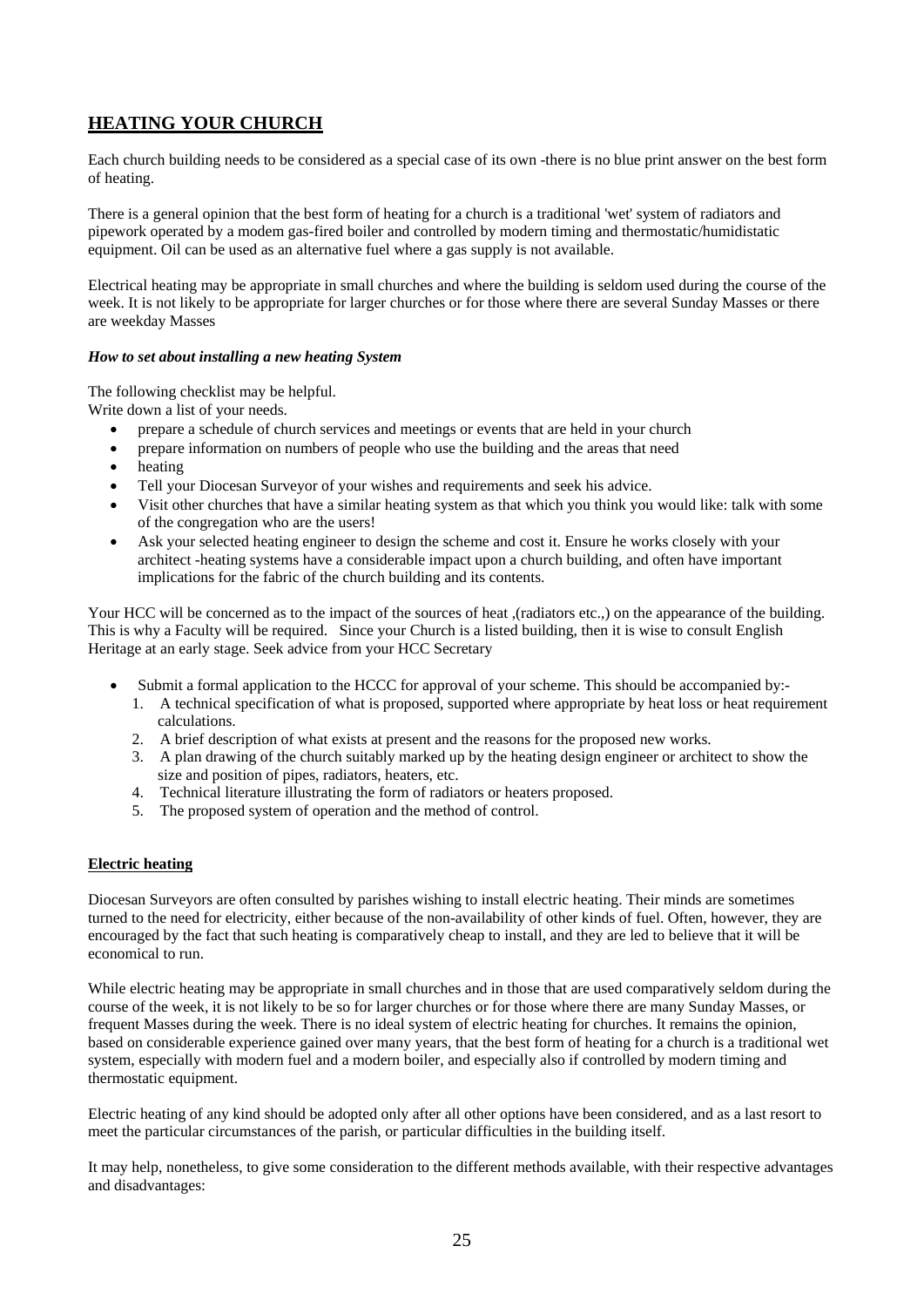#### **Off-Peak Storage Heating**

It should be said at once that such heaters have proved unsatisfactory in buildings used only once a week, or intermittently, and in buildings with high heat loss, which churches are likely to be. They are also, because of their bulk and design, likely to be obtrusive and ugly.

#### **Under-Pew Heating**

This form of electric heating is likely to be the least undesirable, though it is obviously only suitable in churches where there are pews rather than chairs. Tubular heaters are mounted under the seats where they are out of sight; the congregation is immediately conscious of the source of warmth even though the heater will not warm the whole building. Such heaters should be protected by wire guards. Not all pews are suitable to accommodate tubular heaters.

A similar possibility is offered by the use of Dimplex Skirting Convector SCH5 which can be provided with connector kits for multiple mounting. These are more expensive than tubular heaters but for their length have a greater output of heat, and do not require a wire guard. There are also panel heaters produced by Servitherm, which can be painted to blend in with the pews; the opinion of the manufacturers that these do not need wire guards is not shared by users, at any rate where there is any likeliliood of children coming into contact with the panels.

#### **Wall-mounted Convector Heaters**

These are not usually satisfactory in churches, where the wall-space is often obstructed; furthermore to warm the volume of air in a tall building with an open roof is very expensive.

#### **Fan-assisted Heating**

Fan heaters are undoubtedly an effective method of space-heating but are likely to be unsightly and noisy in churches. In practice, where they are used they are often turned on for some hours before the service, and turned off when it begins.

#### **Infra-red or Radiant Overhead Heaters**

These were frequently installed in churches some forty years ago as a cheap method of heating. They are almost always unsightly, and the effect of heating is not altogether satisfactory, as it warms the head, particularly the top of the head and not the feet. A new problem is that most manufacturers have discontinued their ranges, and spares may no longer be available, leading to demands for replacing the heaters with others even less desirable.

#### **Quartz-halogen Heaters**

These have been recently developed and are the only practicable replacement for the older radiant heaters. Parishes should be warned that they are being heavily promoted in the trade, and by electricity boards, and should beware the "hard sell". Quartz-halogen heating is effective in its own way but, unless installed at an angle is likely to prove uncomfortable. The design of the heaters themselves can be very poor, and the effect on the appearance of the church is likely to be detrimental.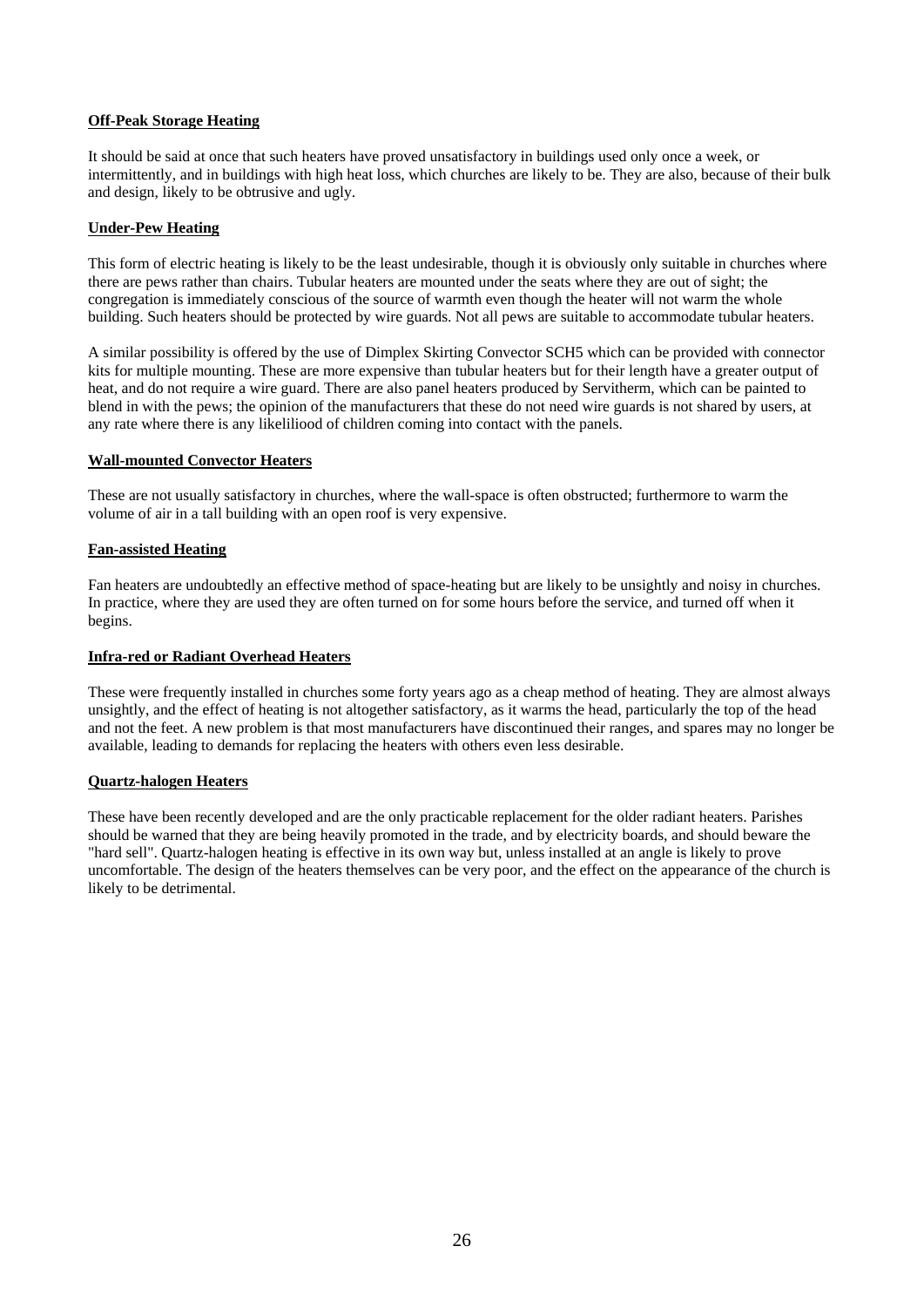## **CHURCH FLOODLIGHTING**

The floodlighting of church building has become increasingly popular during the past few years, probably reaching the height of its popularity during the run-up to the Millennium. The following notes have been taken from the lighting design brief issued by the Church Floodlighting Trust that, during 1999, grant aided lighting schemes for churches in preparation for the Millennium celebrations. They are aimed at those with an understanding of the technicalities behind lighting and floodlighting. While the scheme ceased at the end of 1999 the general guidelines they issued are still useful for parishes contemplating floodlight installation.

#### **Introduction**

Whilst this specification refers primarily to the decorative floodlighting of churches, the requirements of other associated elements of external lighting, which may be integrated with the floodlighting are also considered.

#### **General objectives**

These are to:

- Enhance the night-time appearance of church buildings and, where appropriate, associated footpaths and/or grounds;
- Minimise any light pollution resulting from the lighting installation;
- Use energy efficient lighting equipment scheme designs to minimise energy consumption.

**General.** The decorative floodlighting shall be designed to reveal the shape and form and surface detail of the church when viewed from the principle direction(s) of view. In those instances where a surface is obscured from the view of observers then that surface shall not be floodlit.

**Illuminance.** Care should be taken not to overlight; this can easily result from overestimating the 'district brightness'. For example, it does not follow that, if a church is located in a city centre, it is an area that has a High District Brightness. It is essential that a night time visit is made to assess the brightness of the immediate surrounding area and background to the church.

**Light Pollution.** Design of installations should avoid or minimise light pollution by careful selection positioning and aiming of the floodlights to minimise light spill

The level of design luminence for any given installation should be appropriate to the Environmental Zone concerned (eg Countryside, Urban Fringe, Town or City) ensuring that the church is not over-lit. A voiding unnecessary light spill should prevent untoward or visual light intrusion into any nearby properties but, if there is any doubt, the actual illuminance into windows and source intensities in potential obtrusive directions should be checked. If such calculations indicate a possible problem, or observations on site after installation give cause for complaint, then the floodlights should be repositioned, re aimed or fitted with suitable light shields, whichever is the most appropriate to overcome the problem.

Other exterior luminaires, eg post-top lanterns, illuminated bollards, security lighting, should comply with the recommended limits.

#### **Energy Effectiveness**

Lamps. To ensure reasonable energy effectiveness 95% of the installed lighting circuit watts should comprise lamps of the following types:

 Low or high pressure sodium Metal halide 25mm diam (T8) tubular fluorescent, on low loss or h.f control gear; compact fluorescent, above 11 W; induction

Alternatively the energy effectiveness of the installation will be considered acceptable if the overall efficacy of the lamps used in the installation is 50 lumens per circuit watt.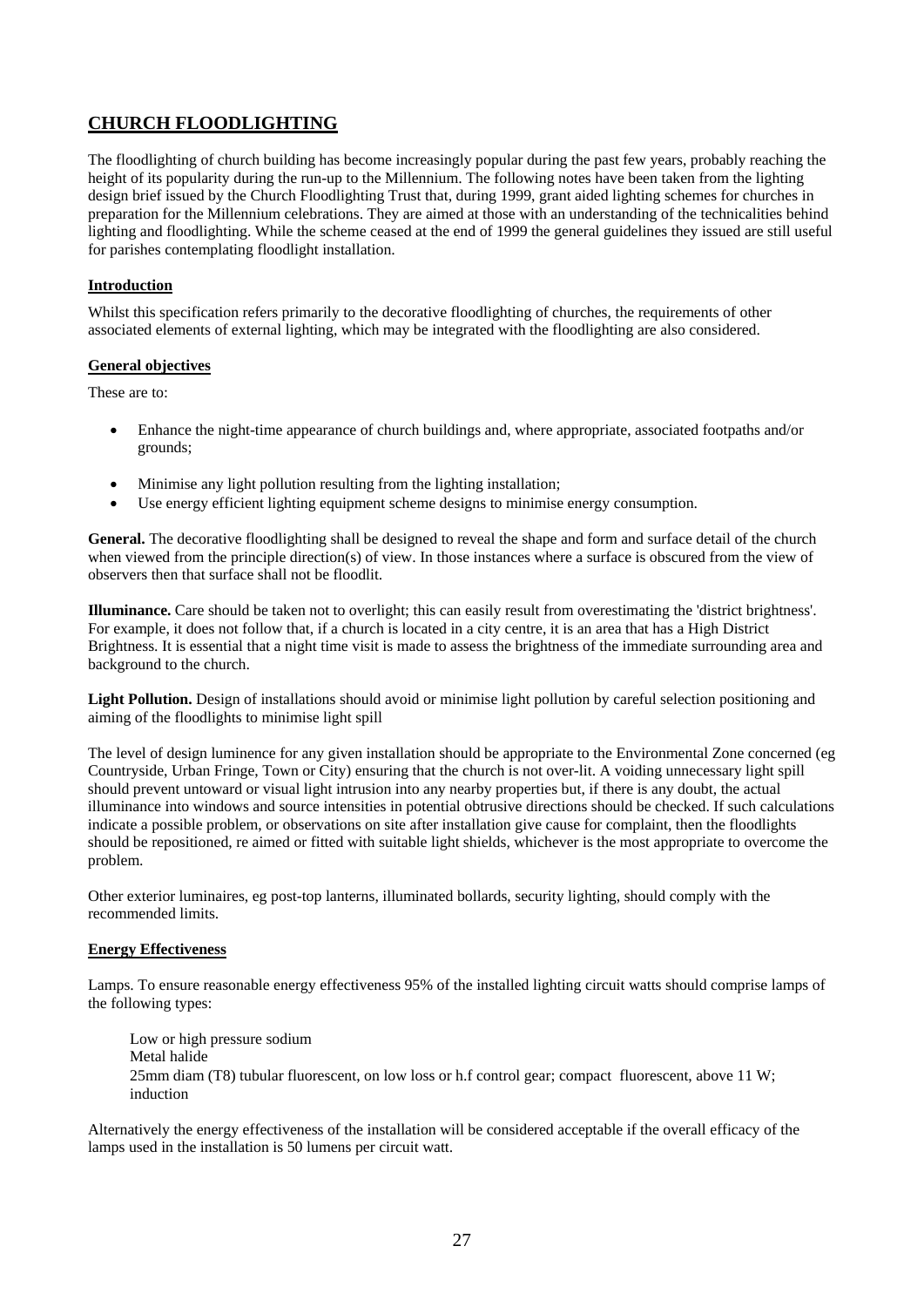#### Overall lamp efficacy  $=$  total initial lumens provided by all lamps in installation total circuit watts of all lamps in installation

Luminaires. The light distribution of all luminaires should be such as to ensure a high application efficiency; this will also reduce light pollution by minimising light spill.

#### **Other considerations**

Control. This should include a time switch to ensure that the installation does not operate longer than intended.

Security lighting. A component of decorative floodlighting may be the lighting of porches and doorways using small luminaires, such as bulkhead luminaires. If required, this component of the overall installation can be extended to light all doorways and controlled separately to provide security lighting.

Hazards. Lighting equipment should not be installed in such a position or manner that it presents a hazard.

Specifications should include a summary of maintenance requirements for the installation together with operating cost estimates.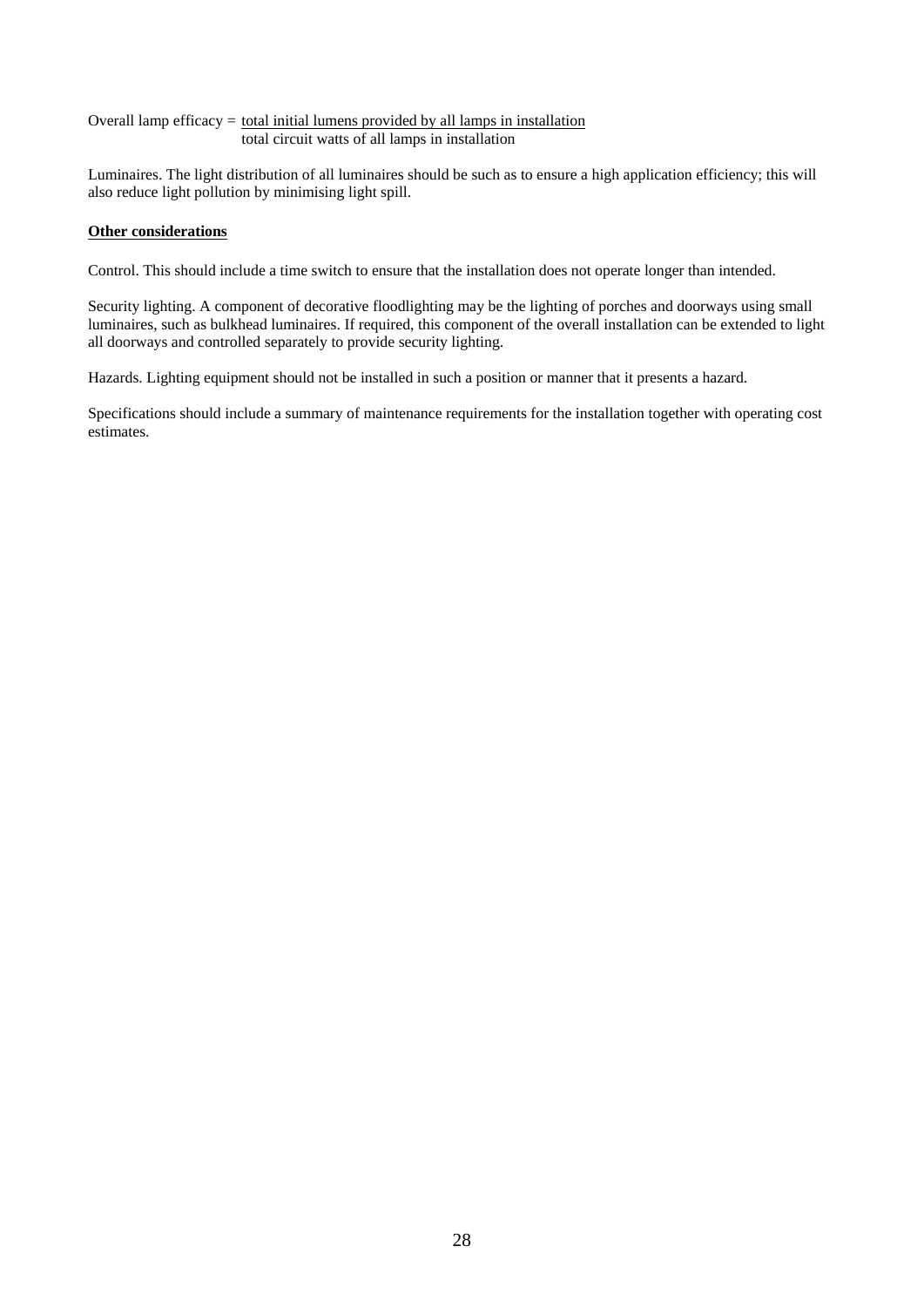## **HEALTH AND SAFETY ISSUES**

Health and safety now has an impact on all organisations and churches are no exception.

We live in an increasingly litigious society, where it is considered that any accident, no matter how caused, must be someone's fault, and compensation should therefore be due. An increasing number of claims are now being made against the church authorities by both members of the public and church workers and volunteers who have suffered an accident in a church or the church's grounds.

In the last decade there has been a considerable amount of health and safety litigation placed upon the statute book and new regulations have built upon the Health and Safety at Work Act 1974. Safety Regulations place a duty on persons who control premises to ensure that they are safe, and that a safe means of access and egress are maintained: any equipment or materials used must be safe and where there are hazards they must be eliminated or controlled to minimise the risk. Suitable risk assessments have to be undertaken.

The Health and Safety Executive (HSE) publish guidance for charity and voluntary workers in their booklet HSG 192. In this publication it is stated:

'The HSE considers it good practice for a volunteer user to provide the same level of health and safety protection as they would in an employer/employee relationship, irrespective of whether there are strict legal duties. 'HSE considers also it to be good practice for a volunteer user to provide the same level of health and safety information, instruction and training as they would in an employer/employee relationship' .

Churches are not exempt from Health and safety legislation.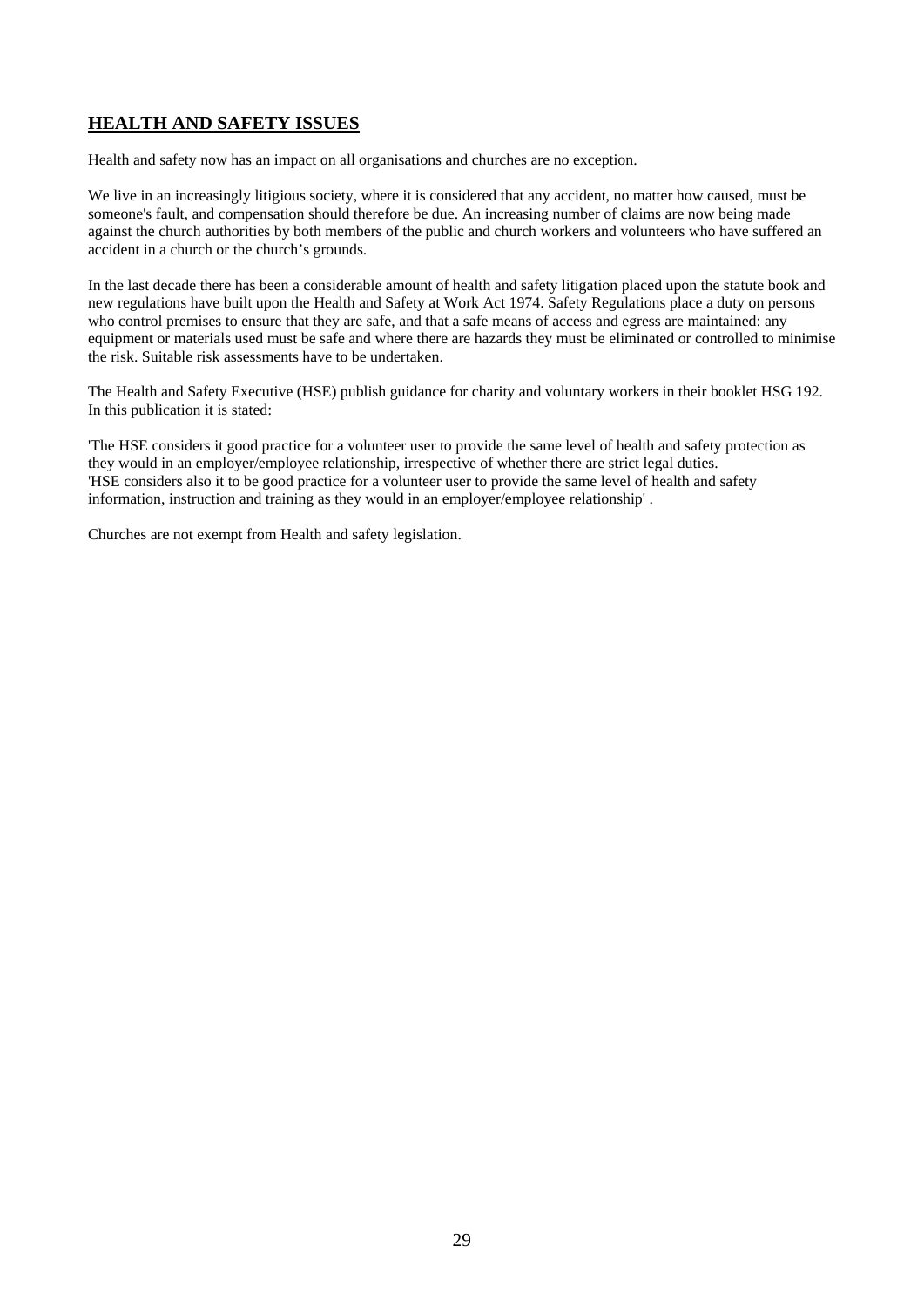## **LIGHTNING PROTECTION AND YOUR CHURCH**

It was in the early 1900s that many churches were fitted with 'tower only' systems of protection which have been moderately successful in carrying out the required task of diverting the electrostatic lightning discharge safely to earth. Today such systems might still be able to meet that objective, but current knowledge encapsulated into BSI codes of practice will indicate that they may not meet modern requirements. You should have your lightning protection system checked every two years or so to ensure that the Church is properly protected.

This requires a proper Risk Assessment of the location, the building and its current usage. The general view is that most churches would benefit from a lightning protection system.

The general strategy that is applied to this matter is that:

- As part of a risk assessment Strategy such an installation serves to enhance the protection of the building for future generations to enjoy and should help to reduce claims costs in the long term;
- When designing suitable installations it is essential to apply the principles of minimum intervention and reversibility wherever possible. If conductor systems are not carefully thought about, they can be architecturally intrusive.

#### *Test and Inspection Requirements*

A lightning protection system, which is not in good working order, is a danger because the air terminals can attract a lightning strike without providing for a resistance path to earth through which to safely discharge the lightning current. This can result in serious side flashes, which can cause considerable damage to the structure. Regular visual inspection of the network of tapes should be carried out, particularly after any contract works have been carried out on the roof or tower. Any obvious break in the conductor tapes should be reported immediately.

It is definitely inadvisable to leave the period between tests and inspections for longer than three years. Contrary to expectations such tests are not particularly expensive being around £80 +/- 15% at current prices. The request for inspection and test should insist that the contractor is NFMS (National Federation of Master Steeplejacks and Lightning Conductor Engineers) registered and that the work is carried out to BS6651 and BS7430. The contractor should be instructed that the test certificate and report should be in accordance with appendix 23.2 of the NFMS Code.

#### *Background and reasoning for system installation*

In the eighteenth century Benjamin Franklin fitted a lightning conductor to his house. From then on our knowledge about the behaviour of lightning moved from being a matter of observation to being one of practical interpretation.

Since the fifteenth century many learned men have written about the effects of lightning. Quantification on how to deal with strikes did not really emerge until the late nineteenth or early twentieth centuries. The first British Standard Code of Practice came in 1943 but it was in the 1970s that a major attempt was made to bring together and analyse a wide range of material from many countries. Most of the content of current national and draft international standards is based on that endeavour, although there have been further advances in thinking and technology since then, some of which is still the subject of continuing research.

In the late 1800s and early 1900s, churches were much in the headlines for being struck by lightning. In 1909 a short but lucid book entitled 'Lightning and the Churches' listed some 240 incidents of strike damage to churches between 1899 and 1908! It is therefore not a new phenomenon. It is, however, something that we all hope will not happen to us. But, Churches continue to be struck by lightning and some are completely destroyed by the resultant fire. Clearly the application of good quality lightning protection is something that should not be ignored.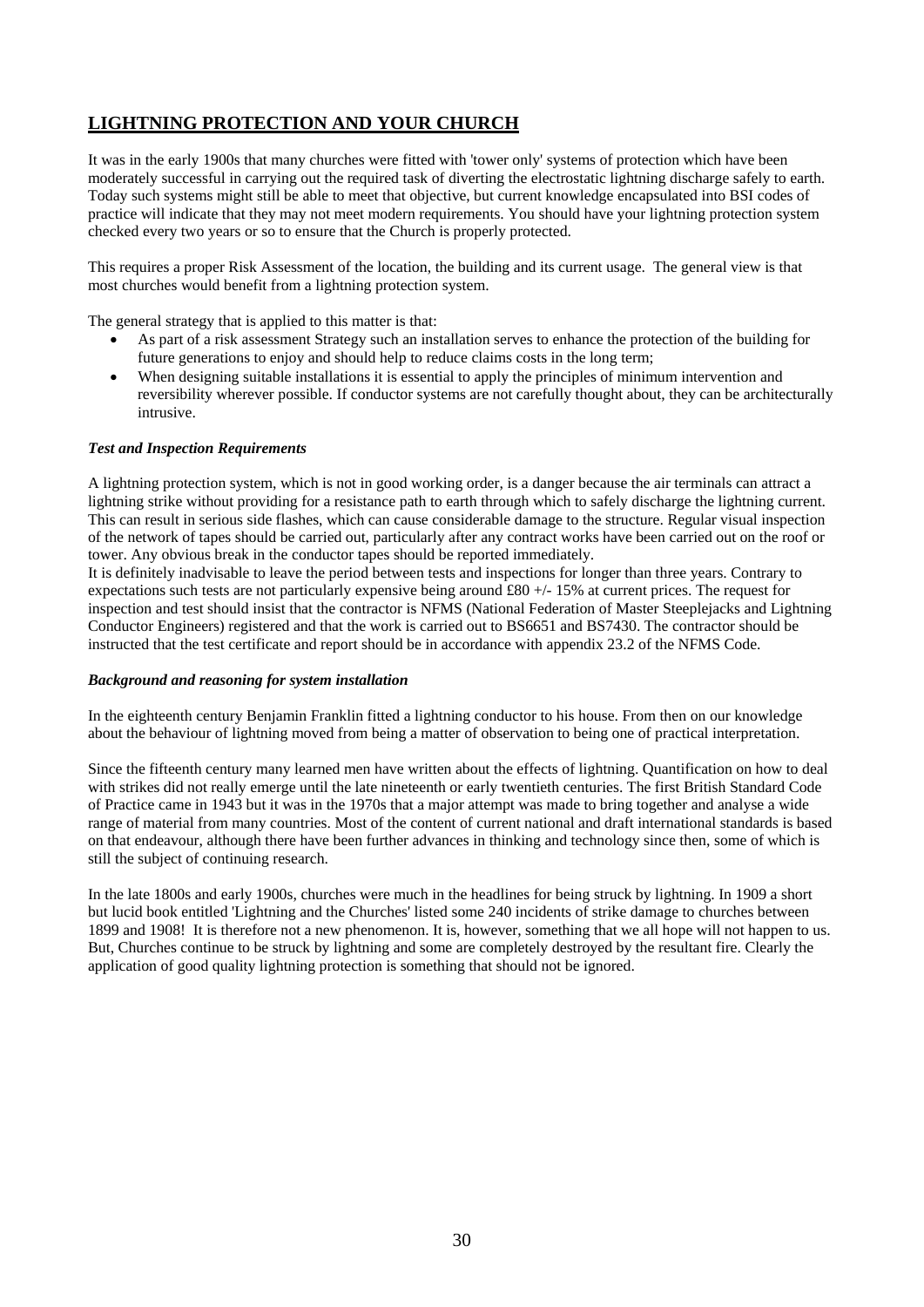## **SKILLED VOLUNTEER LABOUR AND CHURCH REPAIRS**

With the increasing cost of repairs and growing demands upon the parish purse Parishes often ask for advice about members of local congregations carrying out some or all of church repairs. This note is prepared to clarify and list the implications of work being done by volunteers, what may be done, and the things that must be taken into account before letting anyone carry out church repairs. Standards of repair are clearly crucial to the future of the building: a poorly executed repair could easily lead to expensive repairs in later years. Voluntary labour should only be used if Standards are equal to, or better than those of a contractor experienced in work on historic buildings.

Repairs undertaken using the wrong materials or methods can seriously damage the building and lead to much more costly repairs later on. The proper Specification will outline the standards required and these must be adhered to. For instance, electrical work must be done to Institute of Electrical Engineers' CIEE) standards, and only by an electrician registered with the National Inspection Council for Electrical Contractors (NICEIC) or the Electrical Contractors Association CECA).

#### *Doing it yourself*

Many parishes have a whole range of expertise within their membership and it is good that their skills and talents should be used. If people are willing to give their time and care on a voluntary basis it is vital that the following is taken into account:

- Indemnity -when architects, surveyors, lawyers and other professionals give their services it is absolutely essential to make sure that they are fully covered by their professional insurances should something go wrong. This has happened and, if it does, it can be very serious and embarrassing for all concerned.
- Insurance -your normal cover under your church insurance policy almost certainly does not protect people doing repair work. It is vital that you should be properly covered both for those doing the work and for third parties, and for the insurance cover of the building during repair work. Consult your church' s insurers.
- Health and Safety at work the need for safety precautions applies as much to churches as to everyone else. It is important to ensure that those who give their services are given the necessary support and equipment to be able to work without risk to themselves or to others. For example, this may mean proper scaffolding rather than ladders for high level work. If an accident occurs and this care has not been taken you might find yourselves in serious trouble.